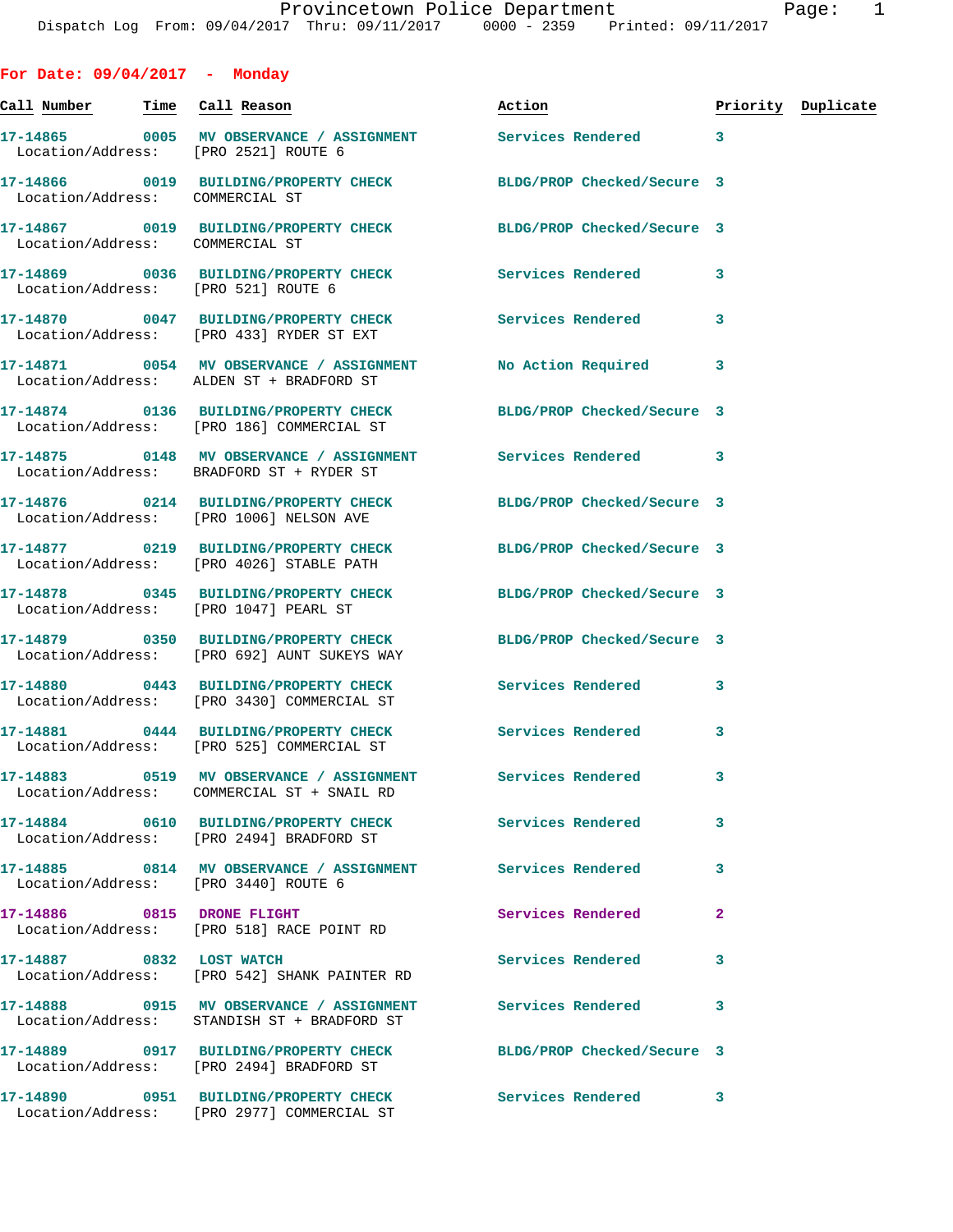**17-14891 1012 MV OBSERVANCE / ASSIGNMENT No Action Required 3**  Location/Address: [PRO 530] SHANK PAINTER RD **17-14893 1012 LOST CAR FOB Services Rendered 3**  Location/Address: [PRO 542] SHANK PAINTER RD

17-14894 1014 LOST WALLET **17-14894** 1014 Services Rendered 3 Location/Address: [PRO 542] SHANK PAINTER RD

17-14895 1045 PARK, WALK & TALK **Services Rendered** 2 Location/Address: [PRO 3456] RYDER ST EXT **17-14896 1053 MV HIT & RUN Could Not Locate 2** 

 Location/Address: [PRO 518] RACE POINT RD **17-14900 1100 BUILDING/PROPERTY CHECK BLDG/PROP Checked/Secure 3**  Location/Address: [PRO 3033] COMMERCIAL ST

**17-14897 1148 MV OBSERVANCE / ASSIGNMENT Services Rendered 3**  Location/Address: RACE POINT RD

**17-14898 1151 LOST WATCH Services Rendered 3**  Location/Address: [PRO 542] SHANK PAINTER RD

**17-14899 1203 PARK, WALK & TALK Services Rendered 2**  Location/Address: [PRO 105] COMMERCIAL ST

**17-14901 1239 MV OBSERVANCE / ASSIGNMENT Services Rendered 3**  Location/Address: BRADFORD ST + RYDER ST

**17-14902 1302 BUILDING/PROPERTY CHECK BLDG/PROP Checked/Secure 3**  Location/Address: [PRO 4082] GOSNOLD ST

17-14903 1333 PARK, WALK & TALK **Services Rendered** 2 Location/Address: [PRO 3194] COMMERCIAL ST

**17-14904 1333 BUILDING/PROPERTY CHECK BLDG/PROP Checked/Secure 3**  Location/Address: [PRO 4080] RYDER ST EXT

Location/Address: [PRO 3222] ALDEN ST

**17-14908 1343 MEDICAL EMERGENCY/ELECTROCUTE Transported to Hospital 1**  Location/Address: [PRO 1296] BRADFORD ST

Location/Address: [PRO 106] COMMERCIAL ST

Location/Address: [PRO 155] COMMERCIAL ST

Location/Address: [PRO 395] COMMERCIAL ST

Location/Address: [PRO 208] COMMERCIAL ST

Location/Address: [PRO 395] COMMERCIAL ST

Location/Address: COMMERCIAL ST

Location/Address: [PRO 105] COMMERCIAL ST

**17-14918 1822 MV STOP VERBAL WARNING 3**  Location/Address: [PRO 2391] BRADFORD ST

**17-14907 1343 CHOKING/RESCUE PATIENT REFUSAL 1** 

**17-14910 1429 FALL/RESCUE Transported to Hospital 1** 

**17-14912 1615 ALARM - FIRE Services Rendered 1** 

**17-14913 1642 KEEP THE PEACE Peace Restored 2** 

17-14914 1653 SERVICE CALL / POLICE 3 Services Rendered 3

**17-14915 1708 MEDICAL EMERGENCY/HIGH BP PATIENT REFUSAL 1** 

**17-14916 1723 MEDICAL EMERGENCY/WHEELCHAIR PATIENT REFUSAL 1** 

**17-14917 1811 MV COMPLAINT SPOKEN TO 2**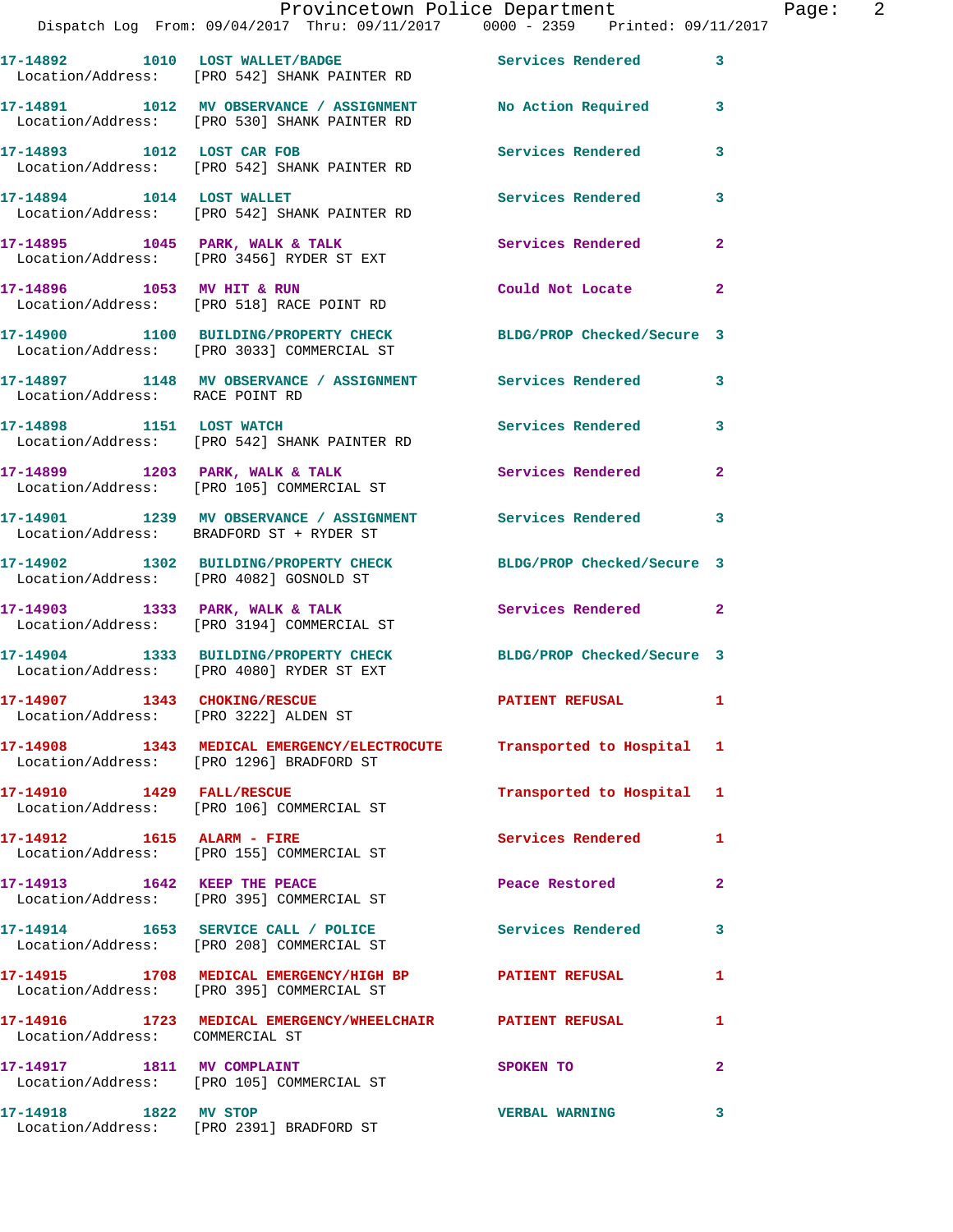|                                 | 17-14920 1844 MV DISABLED<br>Location/Address: [PRO 2499] RACE POINT RD                                            | Referred to Other Agency 2 |                |
|---------------------------------|--------------------------------------------------------------------------------------------------------------------|----------------------------|----------------|
| 17-14923 1958 BAR CHECK         | Location/Address: [PRO 80] CARVER ST                                                                               | Services Rendered          | $\overline{2}$ |
| 17-14924 2003 BAR CHECK         | Location/Address: [PRO 3392] COMMERCIAL ST                                                                         | Services Rendered 2        |                |
|                                 | 17-14926 2023 BUILDING/PROPERTY CHECK<br>Location/Address: [PRO 1952] COMMERCIAL ST                                | BLDG/PROP Checked/Secure 3 |                |
|                                 | 17-14927 2032 BUILDING/PROPERTY CHECK<br>Location/Address: [PRO 3033] COMMERCIAL ST                                | BLDG/PROP Checked/Secure 3 |                |
|                                 | 17-14928 2104 BUILDING/PROPERTY CHECK<br>Location/Address: [PRO 519] RACE POINT RD                                 | BLDG/PROP Checked/Secure 3 |                |
| 17-14929 2106 ANIMAL CALL       | Location/Address: [PRO 2143] SHANK PAINTER RD                                                                      | Services Rendered 2        |                |
| Location/Address: COMMERCIAL ST | 17-14930 2121 BUILDING/PROPERTY CHECK                                                                              | BLDG/PROP Checked/Secure 3 |                |
|                                 | 17-14931 2125 BUILDING/PROPERTY CHECK<br>Location/Address: [PRO 105] COMMERCIAL ST                                 | BLDG/PROP Checked/Secure 3 |                |
|                                 | 17-14932 2128 BUILDING/PROPERTY CHECK BLDG/PROP Checked/Secure 3<br>Location/Address: [PRO 530] SHANK PAINTER RD   |                            |                |
| Location/Address:               | 17-14935 2326 DISTURBANCE / FIGHT / ARGUMENT GONE ON ARRIVAL<br>[PRO 208] COMMERCIAL ST                            |                            | $\mathbf{1}$   |
| 17-14937 2340 MEDICAL EMERGENCY | Location/Address: [PRO 1621] BRADFORD ST                                                                           | Transported to Hospital 1  |                |
| 17-14938 2340 COMPLAINT         | Location/Address: [PRO 357] COMMERCIAL ST                                                                          | <b>Services Rendered</b>   | 3              |
|                                 | 17-14939 2359 MEDICAL EMERGENCY/EVAL<br>Location/Address: [PRO 542] SHANK PAINTER RD<br>Refer To $P/C$ : 17-271-AR | Services Rendered 1        |                |

## **For Date: 09/05/2017 - Tuesday**

| 17-14941<br>Refer To Arrest:<br>Refer To Accident: | 0041 DISTURBANCE / FIGHT / ARGUMENT<br>Location/Address: [PRO 357] COMMERCIAL ST<br>$17 - 272 - AR$<br>Refer To $P/C:$ 17-273-AR<br>$17 - 86 - AC$ | Arrest(s) Made            |   |
|----------------------------------------------------|----------------------------------------------------------------------------------------------------------------------------------------------------|---------------------------|---|
| 17-14942<br>0231                                   | MEDICAL EMERGENCY<br>Location/Address: [PRO 542] SHANK PAINTER RD<br>Refer To $P/C:$ 17-271-AR                                                     | Transported to Hospital 1 |   |
| 17-14943<br>0244                                   | <b>NOISE COMPLAINT</b><br>Location/Address: [PRO 1705] COMMERCIAL ST                                                                               | Services Rendered         | 3 |
| 17-14944<br>0328                                   | MEDICAL EMERGENCY<br>Location/Address: [PRO 1150] WILLOW DR                                                                                        | Transported to Hospital 1 |   |
| 17-14945                                           | 0655<br>DIFFICULTY BREATHING/TRANSPORT                                                                                                             | Transported to Hospital   |   |

 Location/Address: [PRO 1080] PLEASANT ST **17-14946 0743 BUILDING/PROPERTY CHECK Services Rendered 3**  Location/Address: [PRO 2483] COMMERCIAL ST 17-14947 0743 LOST EYEGLASSES **Services Rendered** 3 Location/Address: [PRO 542] SHANK PAINTER RD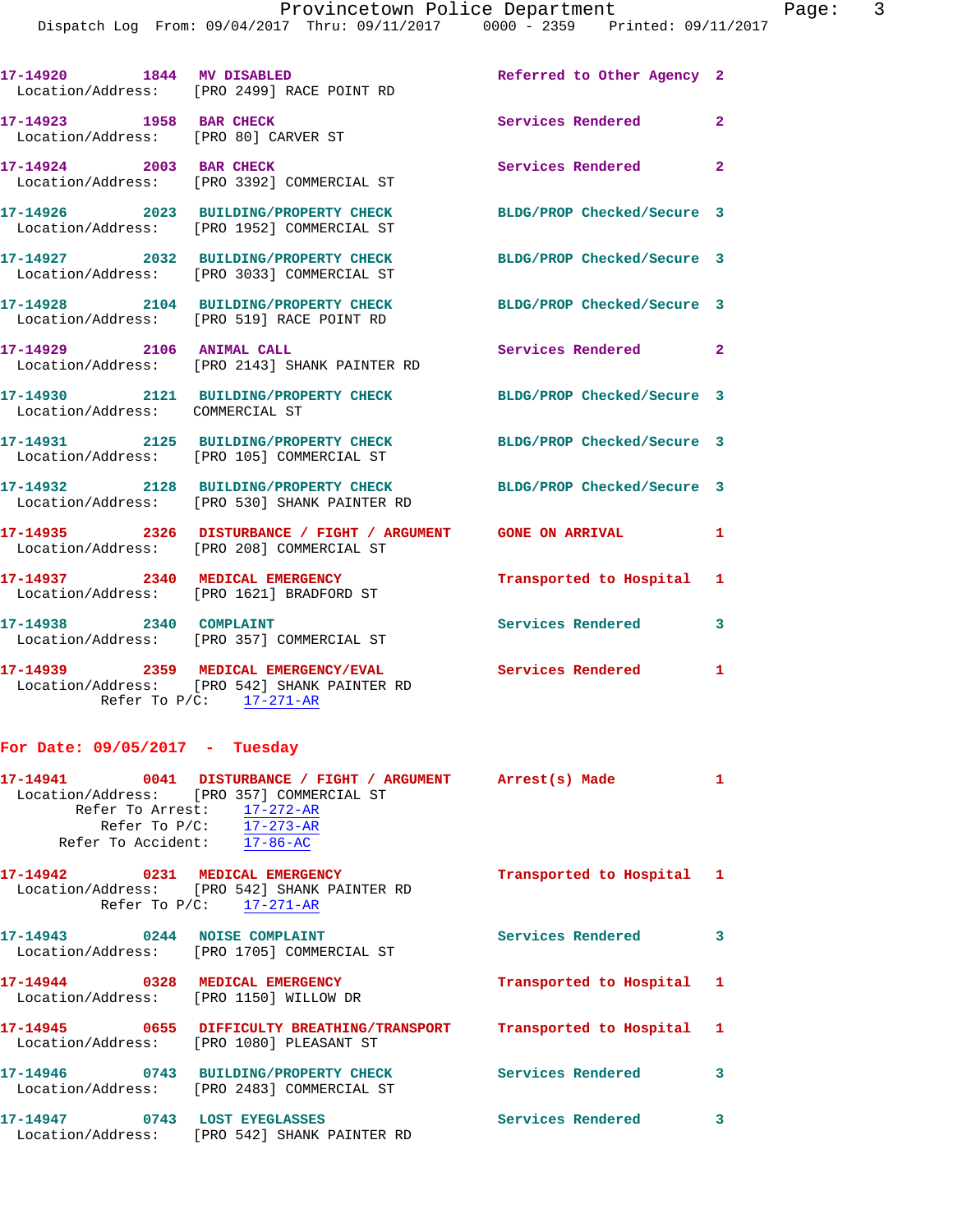| 17-14948 0808 AT SCHOOL                                                             | Location/Address: [PRO 569] WINSLOW ST                                                                         | Services Rendered          | $\overline{\mathbf{3}}$ |
|-------------------------------------------------------------------------------------|----------------------------------------------------------------------------------------------------------------|----------------------------|-------------------------|
|                                                                                     | 17-14949 0818 PRISONER TRANSPORT<br>Location/Address: [PRO 542] SHANK PAINTER RD<br>Refer To Arrest: 17-272-AR | Transferred Custody 3      |                         |
| 17-14951 0848 LOST CREDIT CARD                                                      | Location/Address: [PRO 542] SHANK PAINTER RD                                                                   | Services Rendered 3        |                         |
| 17-14952 0858 MV COLLISION<br>Refer To Accident: 17-85-AC                           | Location/Address: KENDALL LN + COMMERCIAL ST                                                                   | Services Rendered 1        |                         |
|                                                                                     | 17-14953 0923 LOST DRIVER'S LICENSE<br>Location/Address: [PRO 542] SHANK PAINTER RD                            | <b>Services Rendered</b>   | $\overline{\mathbf{3}}$ |
| 17-14954 0925 PARKED TRAILER CAB                                                    | Location/Address: [PRO 3296] SHANK PAINTER RD                                                                  | Services Rendered          | $\mathbf{2}$            |
| 17-14955 0929 MV LOCK-OUT<br>Location/Address: TREMONT ST                           |                                                                                                                | <b>Services Rendered</b>   | $\overline{2}$          |
|                                                                                     | 17-14956 0951 TRANSPORT CITIZEN<br>Location/Address: [PRO 3296] SHANK PAINTER RD                               | <b>Services Rendered</b>   | $\mathbf{3}$            |
|                                                                                     | 17-14958 1040 MARINE-1 OUT OF SERVICE<br>Location/Address: [PRO 2543] MACMILLAN WHARF                          | Services Rendered 2        |                         |
| 17-14960 1129 911 MISDIAL                                                           | Location/Address: [PRO 1406] NICKERSON ST                                                                      | Services Rendered 1        |                         |
|                                                                                     | 17-14961 1214 ABDOMINAL/TRANSPORT<br>Location/Address: [PRO 442] HARRY KEMP WAY                                | Transported to Hospital 1  |                         |
|                                                                                     | 17-14962 1246 BUILDING/PROPERTY CHECK<br>Location/Address: [PRO 3259] MACMILLAN WHARF                          | BLDG/PROP Checked/Secure 3 |                         |
| 17-14963 1251 FOLLOW UP<br>Refer To Arrest: 17-262-AR<br>Refer To Arrest: 17-266-AR | Location/Address: [PRO 3033] COMMERCIAL ST                                                                     | FOLLOW UP                  | $\overline{2}$          |
| 17-14965 1306 PROPERTY CHECK                                                        | Location/Address: [PRO 402] COMMERCIAL ST                                                                      | Services Rendered 3        |                         |
| Location/Address: ROUTE 6                                                           | 17-14964 1309 MV OBSERVANCE / ASSIGNMENT Services Rendered                                                     |                            | 3                       |
|                                                                                     | 17-14967 1341 MV OBSERVANCE / ASSIGNMENT Services Rendered<br>Location/Address: [PRO 536] SHANK PAINTER RD     |                            | 3                       |
|                                                                                     | 17-14968 1359 BIKE ACCIDENT/MEDFLIGHT<br>Location/Address: RACE POINT RD + PROVINCELANDS RD                    | Transported to Hospital 1  |                         |
|                                                                                     | 17-14973 1514 MARINE BOAT BACK IN SERVICE Services Rendered<br>Location/Address: [PRO 2543] MACMILLAN WHARF    |                            | $\mathbf{2}$            |
| 17-14974 1534 MV COLLISION                                                          | Location/Address: [PRO 539] SHANK PAINTER RD                                                                   | Services Rendered          | 1                       |
| 17-14975   1559 LANDLORD/TENANT                                                     | Location/Address: [PRO 542] SHANK PAINTER RD                                                                   | SPOKEN TO                  | $\overline{2}$          |
|                                                                                     | 17-14977 1603 LOST PROPERTY-WALLET<br>Location/Address: [PRO 542] SHANK PAINTER RD                             | <b>Services Rendered</b>   | 3                       |
| 17-14978 1722 ANIMAL CALL<br>Location/Address: ALDEN ST                             |                                                                                                                | <b>VERBAL WARNING</b>      | $\overline{2}$          |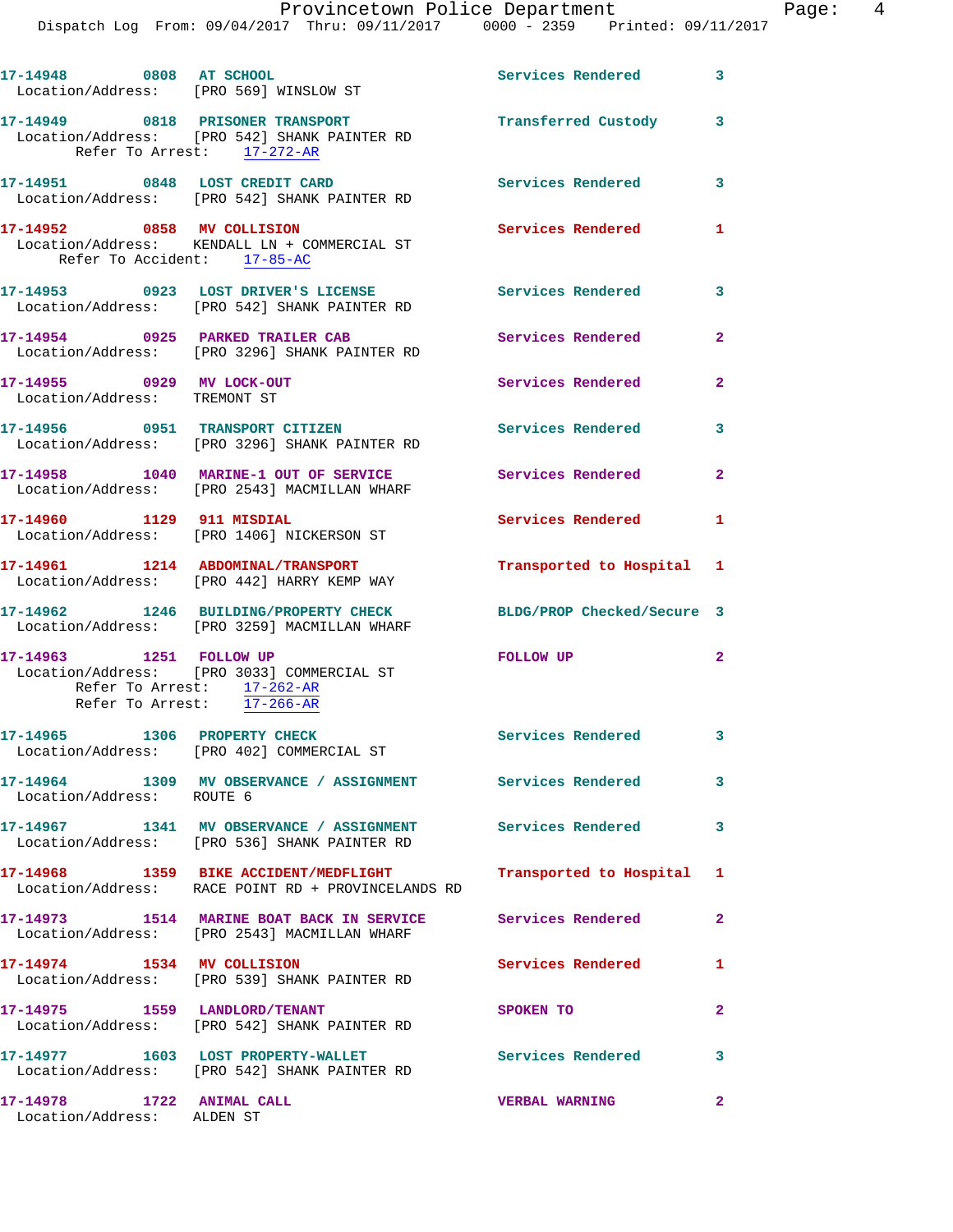|                                  | Provincetown Police Department                                                                                 |                            |                         |
|----------------------------------|----------------------------------------------------------------------------------------------------------------|----------------------------|-------------------------|
|                                  | Dispatch Log From: 09/04/2017 Thru: 09/11/2017 0000 - 2359 Printed: 09/11/2017                                 |                            |                         |
|                                  | 17-14979 1802 DISTURBANCE / FIGHT / ARGUMENT Services Rendered<br>Location/Address: [PRO 1628] MECHANIC ST     |                            | $\mathbf{1}$            |
|                                  | 17-14981 1856 BUILDING/PROPERTY CHECK<br>Location/Address: [PRO 1406] NICKERSON ST                             | Services Rendered          | $\mathbf{3}$            |
|                                  | 17-14982 1856 LOST PROPERTY-IPHONE<br>Location/Address: [PRO 542] SHANK PAINTER RD                             | <b>Services Rendered</b>   | $\overline{\mathbf{3}}$ |
|                                  | Location/Address: [PRO 146] COMMERCIAL ST                                                                      | <b>False Alarm</b>         | $\mathbf{1}$            |
|                                  | 17-14984 1938 BUILDING/PROPERTY CHECK BLDG/PROP Checked/Secure 3<br>Location/Address: [PRO 3033] COMMERCIAL ST |                            |                         |
|                                  | 17-14985 1939 BUILDING/PROPERTY CHECK BLDG/PROP Checked/Secure 3<br>Location/Address: [PRO 1714] COMMERCIAL ST |                            |                         |
|                                  | 17-14986 1956 LANDLORD/TENANT<br>Location/Address: [PRO 2362] BRADFORD ST                                      | SPOKEN TO                  | $\overline{2}$          |
|                                  | 17-14987 2059 BUILDING/PROPERTY CHECK BLDG/PROP Checked/Secure 3<br>Location/Address: [PRO 1952] COMMERCIAL ST |                            |                         |
|                                  | 17-14988 2146 BUILDING/PROPERTY CHECK<br>Location/Address: [PRO 105] COMMERCIAL ST                             | BLDG/PROP Checked/Secure 3 |                         |
|                                  | 17-14989 2149 FOLLOW UP<br>Location/Address: [PRO 1628] MECHANIC ST                                            | SPOKEN TO                  | $\overline{2}$          |
| For Date: 09/06/2017 - Wednesday |                                                                                                                |                            |                         |

## **17-15002 0010 BUILDING/PROPERTY CHECK BLDG/PROP Checked/Secure 3**  Location/Address: [PRO 526] RYDER ST EXT **17-14990 0015 BUILDING/PROPERTY CHECK Services Rendered 3**  Location/Address: [PRO 3259] MACMILLAN WHARF **17-14992 0034 MV OBSERVANCE / ASSIGNMENT Services Rendered 3**  Location/Address: BRADFORD ST + HOWLAND ST **17-14993 0114 MV STOP VERBAL WARNING 3**  BRADFORD ST + ALLERTON ST **17-14994 0146 MV STOP VERBAL WARNING 3**  Location/Address: [PRO 1665] CONWELL ST **17-15003 0200 BUILDING/PROPERTY CHECK BLDG/PROP Checked/Secure 3**  Location/Address: [PRO 105] COMMERCIAL ST **17-14995 0209 BUILDING/PROPERTY CHECK Services Rendered 3**  Location/Address: [PRO 16] BRADFORD ST **17-14996 0245 MV OBSERVANCE / ASSIGNMENT Services Rendered 3**  Location/Address: ROUTE 6 + SHANK PAINTER RD **17-15000 0258 BUILDING/PROPERTY CHECK BLDG/PROP Checked/Secure 3**  Location/Address: [PRO 3259] MACMILLAN WHARF **17-15001 0515 MV OBSERVANCE / ASSIGNMENT Services Rendered 3**  Location/Address: [PRO 3440] ROUTE 6 **17-14997 0536 BUILDING/PROPERTY CHECK BLDG/PROP Checked/Secure 3**  Location/Address: [PRO 444] HIGH POLE HILL

**17-14998 0557 MV OBSERVANCE / ASSIGNMENT Services Rendered 3**  Location/Address: ROUTE 6

Location/Address: [PRO 2540] RACE POINT RD

**17-15004 0600 BUILDING/PROPERTY CHECK BLDG/PROP Checked/Secure 3** 

Page: 5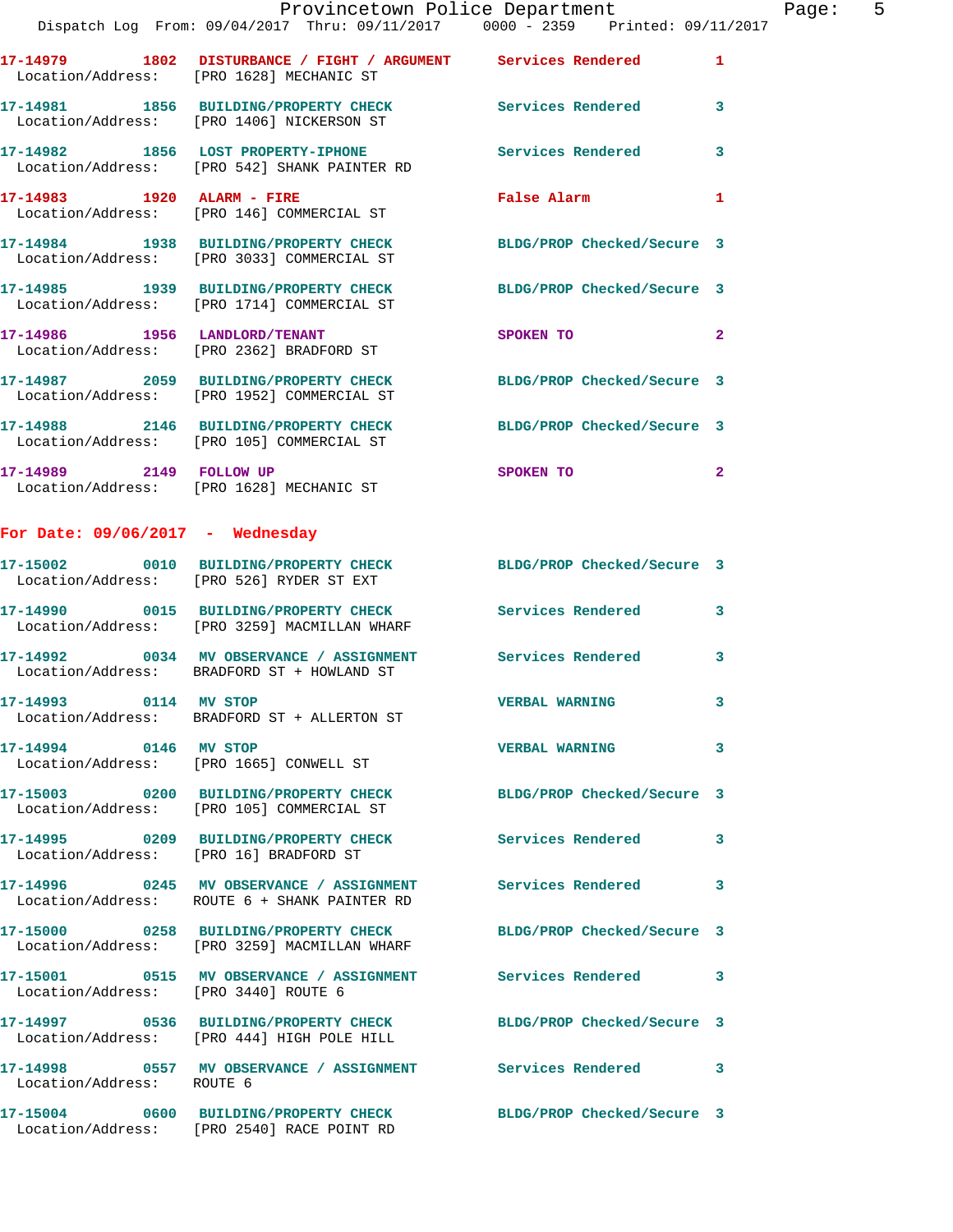Dispatch Log From: 09/04/2017 Thru: 09/11/2017 0000 - 2359 Printed: 09/11/2017

|                                      | 17-15005 0651 FOLLOW UP<br>Location/Address: [PRO 542] SHANK PAINTER RD                                      | SPOKEN TO                  | $\overline{a}$ |              |
|--------------------------------------|--------------------------------------------------------------------------------------------------------------|----------------------------|----------------|--------------|
| 17-15007 0814 AT SCHOOL              | Location/Address: [PRO 569] WINSLOW ST                                                                       | Services Rendered          | 3              |              |
|                                      | 17-15008 0848 BUILDING/PROPERTY CHECK<br>Location/Address: [PRO 2490] PROVINCELANDS RD                       | <b>Services Rendered</b>   | 3              |              |
| Location/Address: [PRO 2513] ROUTE 6 | 17-15010 0904 SERVICE CALL / POLICE                                                                          | <b>Services Rendered</b>   | 3              |              |
|                                      | 17-15009 0907 BUILDING/PROPERTY CHECK<br>Location/Address: [PRO 300] COMMERCIAL ST                           | <b>Services Rendered</b>   | 3              |              |
| 17-15011 0925 DISORDERLY             | Location/Address: [PRO 105] COMMERCIAL ST                                                                    | Services Rendered          | $\overline{a}$ |              |
|                                      | 17-15012 0930 HAZARDS/PHONE POLE<br>Location/Address: PRINCE ST + CUDWORTH ST                                | Referred to Other Agency 2 |                |              |
| 17-15013 0938 LOST WALLET            | Location/Address: [PRO 542] SHANK PAINTER RD                                                                 | Services Rendered          | 3              |              |
|                                      | 17-15014 1009 RESCUE CALL/TRANSPORT<br>Location/Address: [PRO 1251] SEASHORE PARK DR                         | Transported to Hospital    | 1              |              |
| 17-15015 1023 MV COLLISION           | Location/Address: [PRO 3296] SHANK PAINTER RD                                                                | Services Rendered          | 1              |              |
|                                      | 17-15016 1050 SUSPICIOUS ACTIVITY<br>Location/Address: [PRO 269] COMMERCIAL ST                               | Services Rendered          | $\overline{2}$ |              |
| Location/Address: [PRO 3287] ROUTE 6 | 17-15018 1122 BUILDING/PROPERTY CHECK                                                                        | BLDG/PROP Checked/Secure 3 |                |              |
| Location/Address: [PRO 4048] ROUTE 6 | 17-15019 1123 MV OBSERVANCE / ASSIGNMENT Services Rendered                                                   |                            | 3              |              |
| 17-15021 1142 PET PANTRY             | Location/Address: [PRO 3296] SHANK PAINTER RD                                                                | Services Rendered          | 3              |              |
|                                      | 17-15020 1143 MV OBSERVANCE / ASSIGNMENT Services Rendered<br>Location/Address: [PRO 3430] COMMERCIAL ST     |                            | 3              |              |
|                                      | 17-15022 1153 FLIGHT COVERAGE<br>Location/Address: [PRO 516] RACE POINT RD                                   | Services Rendered          | $\mathbf{2}$   | $\mathbf{1}$ |
|                                      | 17-15023 1225 MV COMPLAINT<br>Location/Address: [PRO 285] COMMERCIAL ST                                      | Services Rendered          | $\mathbf{2}$   |              |
| 17-15024 1251 LOST GOLD IPOD         | Location/Address: [PRO 542] SHANK PAINTER RD                                                                 | Services Rendered          | 3              |              |
| 17-15025 1259 COURT RUN              | Location/Address: [PRO 542] SHANK PAINTER RD                                                                 | Services Rendered          | 3              |              |
|                                      | 17-15026 1336 BUILDING/PROPERTY CHECK<br>Location/Address: [PRO 692] AUNT SUKEYS WAY                         | BLDG/PROP Checked/Secure 3 |                |              |
| 17-15027 1355 LOST IPHONE            | Location/Address: RACE POINT RD + PROVINCELANDS RD                                                           | Services Rendered          | 3              |              |
|                                      | 17-15029 1415 DISTURBANCE / FIGHT / ARGUMENT Services Rendered<br>Location/Address: [PRO 3405] COMMERCIAL ST |                            | 1              |              |
|                                      | Location/Address: FREEMAN ST + COMMERCIAL ST                                                                 | <b>GONE ON ARRIVAL</b>     | $\overline{a}$ |              |
| 17-15032 1704 HAZARDS                |                                                                                                              | Services Rendered          | $\mathbf{2}$   |              |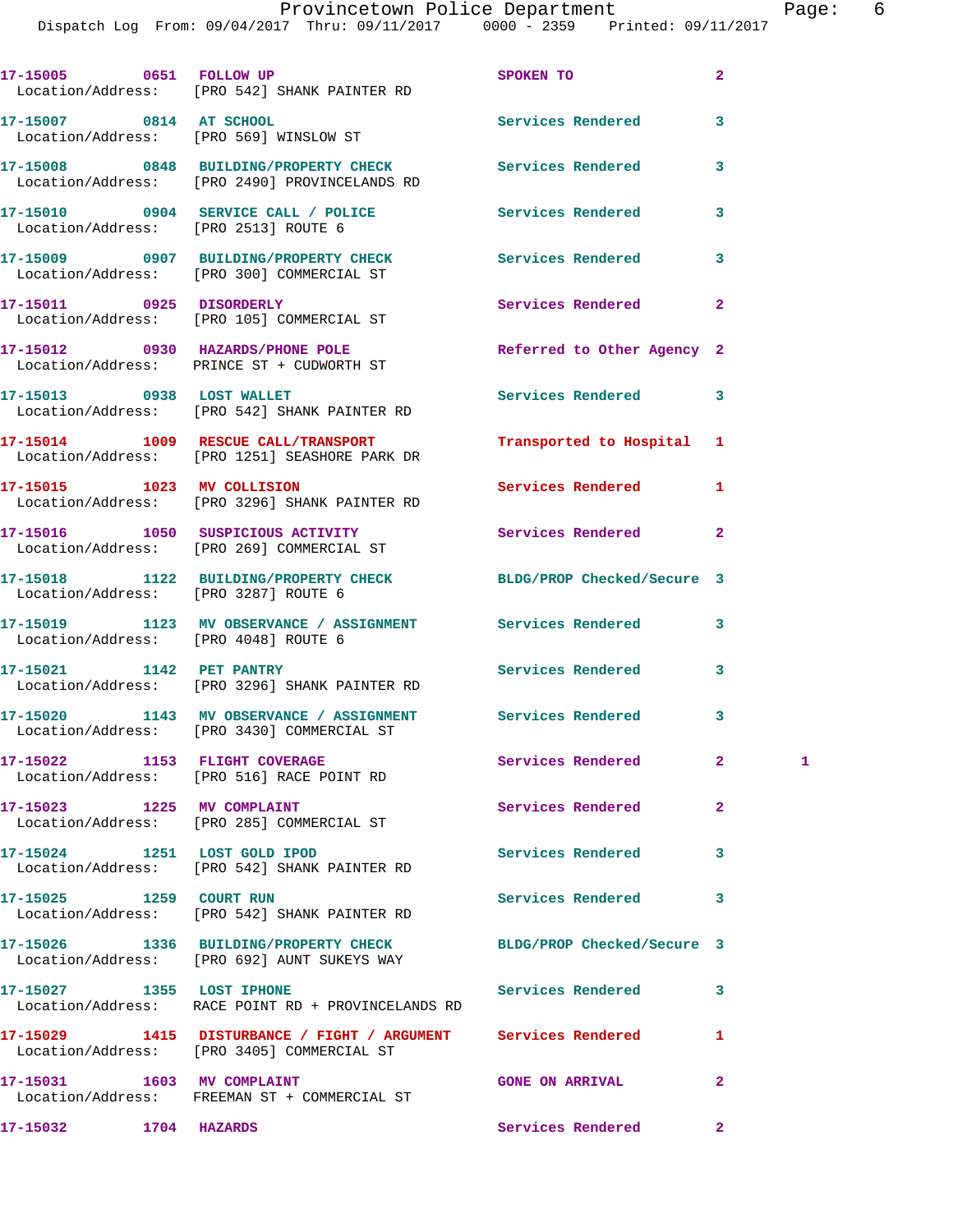|                                                                 | Dispatch Log From: 09/04/2017 Thru: 09/11/2017 0000 - 2359 Printed: 09/11/2017                                  | Provincetown Police Department        | - 7<br>Page: |
|-----------------------------------------------------------------|-----------------------------------------------------------------------------------------------------------------|---------------------------------------|--------------|
| Location/Address: COMMERCIAL ST                                 |                                                                                                                 |                                       |              |
| 17-15034 1947 MV STOP                                           | Location/Address: [EAS] ROUTE 6                                                                                 | Referred to Other Agency 3            |              |
|                                                                 | 17-15035 2100 BUILDING/PROPERTY CHECK BLDG/PROP Checked/Secure 3<br>Location/Address: [PRO 175] COMMERCIAL ST   |                                       |              |
|                                                                 | 17-15036 2111 MEDICAL EMERGENCY<br>Location/Address: [PRO 3094] COMMERCIAL ST                                   | Transported to Hospital 1             |              |
|                                                                 | 17-15037 2119 911 MISDIAL<br>Location/Address: [PRO 3296] SHANK PAINTER RD                                      | Services Rendered 1                   |              |
|                                                                 | 17-15038 2215 BUILDING/PROPERTY CHECK<br>Location/Address: [PRO 4080] RYDER ST EXT                              | BLDG/PROP Checked/Secure 3            |              |
|                                                                 | 17-15039 2245 BUILDING/PROPERTY CHECK<br>Location/Address: [PRO 105] COMMERCIAL ST                              | BLDG/PROP Checked/Secure 3            |              |
|                                                                 | 17-15040 2311 NOISE COMPLAINT<br>Location/Address: [PRO 124] COMMERCIAL ST                                      | SPOKEN TO THE SPOKEN OF THE SPOKEN TO | $\mathbf{3}$ |
|                                                                 | 17-15041 2330 BUILDING/PROPERTY CHECK BLDG/PROP Checked/Secure 3<br>Location/Address: [PRO 692] AUNT SUKEYS WAY |                                       |              |
| 17-15042 2335 MV STOP                                           | Location/Address: [PRO 3405] COMMERCIAL ST                                                                      | <b>VERBAL WARNING</b>                 | 3            |
|                                                                 | 17-15043 2345 MV STOP<br>Location/Address: [PRO 3174] COMMERCIAL ST                                             | <b>VERBAL WARNING</b>                 | 3            |
|                                                                 | 17-15044 2359 MV OBSERVANCE / ASSIGNMENT Services Rendered<br>Location/Address: BRADFORD ST + RYDER ST          |                                       | 3            |
| For Date: $09/07/2017$ - Thursday                               |                                                                                                                 |                                       |              |
| 17-15045 0001 MV STOP                                           | Location/Address: BRADFORD ST + CONWELL ST                                                                      | <b>VERBAL WARNING</b>                 | 3            |
| 17-15046 0046 MV STOP                                           | Location/Address: [PRO 2818] CONWELL ST                                                                         | <b>VERBAL WARNING</b>                 | 3            |
|                                                                 | 17-15047 0056 BUILDING/PROPERTY CHECK BLDG/PROP Checked/Secure 3<br>Location/Address: [PRO 526] RYDER ST EXT    |                                       |              |
|                                                                 | 17-15048 0057 BUILDING/PROPERTY CHECK<br>Location/Address: [PRO 4080] RYDER ST EXT                              | BLDG/PROP Checked/Secure 3            |              |
|                                                                 | 17-15049 0111 MV OBSERVANCE / ASSIGNMENT<br>Location/Address: BRADFORD ST + HOWLAND ST                          | No Action Required 3                  |              |
|                                                                 | 17-15050 0123 BUILDING/PROPERTY CHECK<br>Location/Address: [PRO 1638] COMMERCIAL ST                             | BLDG/PROP Checked/Secure 3            |              |
| Location/Address: [PRO 80] CARVER ST                            | 17-15052 0148 ASSIST CITIZEN                                                                                    | Services Rendered 3                   |              |
| 17-15053 0324 ASSIST CITIZEN<br>Location/Address: COMMERCIAL ST |                                                                                                                 | Services Rendered 3                   |              |
|                                                                 | 17-15054 0359 ASSIST CITIZEN<br>Location/Address: [PRO 2144] CONWELL ST                                         | SPOKEN TO                             | 3            |
| Location/Address: [PRO 1047] PEARL ST                           | 17-15055 0414 BUILDING/PROPERTY CHECK BLDG/PROP Checked/Secure 3                                                |                                       |              |
|                                                                 | 17-15056 0510 MV OBSERVANCE / ASSIGNMENT No Action Required 3<br>Location/Address: BRADFORD ST + STANDISH ST    |                                       |              |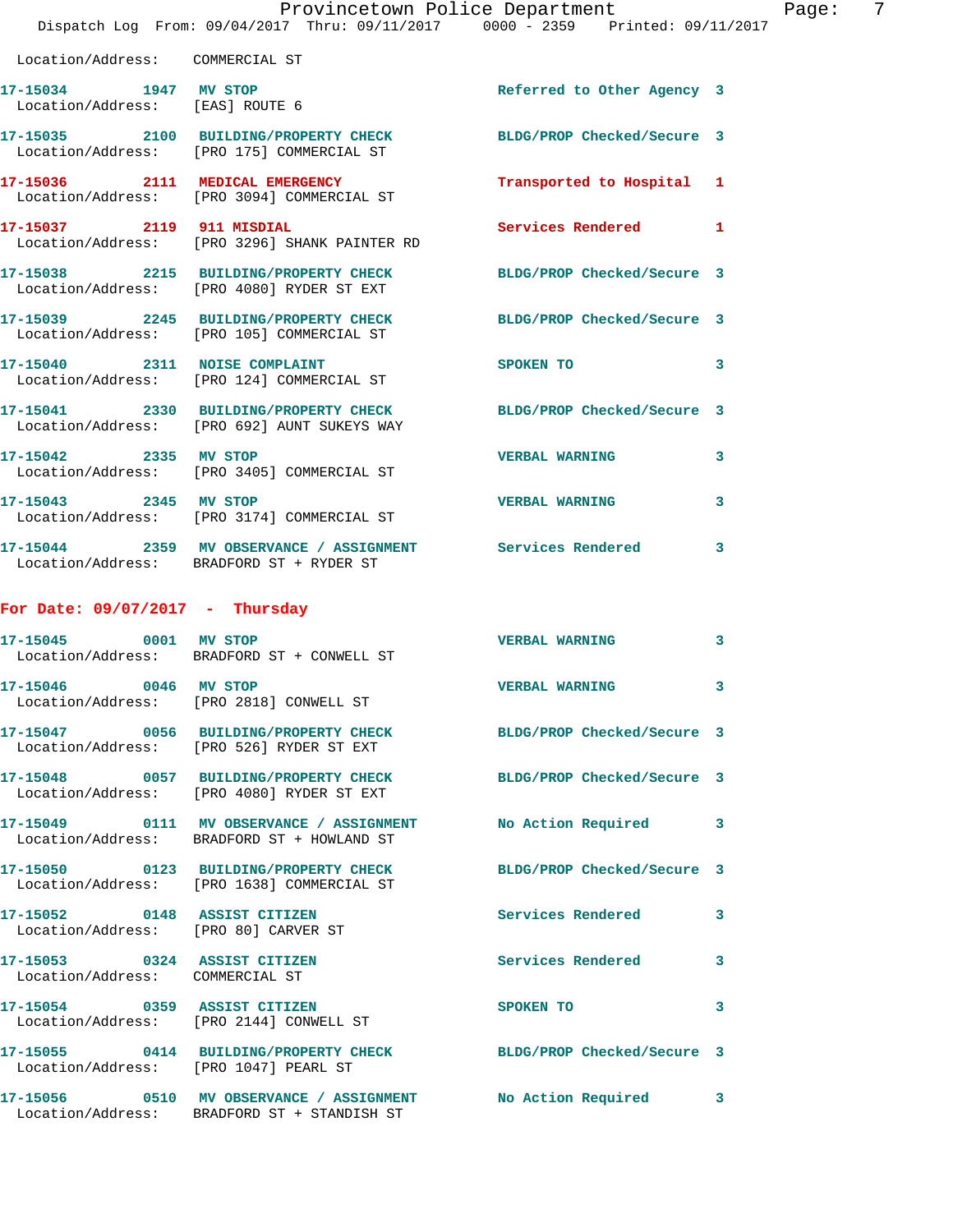|                                                                                                    | 17-15057 0607 ASSIST CITIZEN<br>Location/Address: [PRO 697] AUNT SUKEYS WAY                                        | <b>Services Rendered</b>   | $\mathbf{3}$            |
|----------------------------------------------------------------------------------------------------|--------------------------------------------------------------------------------------------------------------------|----------------------------|-------------------------|
|                                                                                                    | 17-15058 0853 SERVICE CALL / POLICE Services Rendered<br>Location/Address: [PRO 3296] SHANK PAINTER RD             |                            | $\mathbf{3}$            |
| Location/Address: ROUTE 6 + SNAIL RD                                                               | 17-15059 0903 MV OBSERVANCE / ASSIGNMENT                                                                           | No Action Required         | 3                       |
|                                                                                                    | 17-15060 0920 ANIMAL CALL/SEAGULL<br>Location/Address: [PRO 433] RYDER ST EXT                                      | Services Rendered          | $\mathbf{2}$            |
|                                                                                                    | 17-15061 0929 BUILDING/PROPERTY CHECK<br>Location/Address: [PRO 2483] COMMERCIAL ST                                | Services Rendered          | 3                       |
|                                                                                                    | 17-15062 0954 MV OBSERVANCE / ASSIGNMENT<br>Location/Address: HIGH POLE HILL + BRADFORD ST                         | <b>Services Rendered</b>   | $\mathbf{3}$            |
| 17-15063 1003 MV COLLISION<br>Location/Address: [PRO 1411] PEARL ST<br>Refer To Accident: 17-87-AC |                                                                                                                    | Services Rendered          | $\mathbf{1}$            |
|                                                                                                    | $17 - 15064$ 1025 PARK, WALK & TALK<br>Location/Address: [PRO 105] COMMERCIAL ST                                   | <b>Services Rendered</b>   | $\mathbf{2}$            |
|                                                                                                    | 17-15065 1035 MEDICAL EMERGENCY/BP CHECK Services Rendered<br>Location/Address: [PRO 2144] CONWELL ST              |                            | $\mathbf{1}$            |
| Location/Address: COMMERCIAL ST                                                                    | 17-15066 1040 PARKING COMPLAINT / GENERAL Services Rendered                                                        |                            | 3                       |
|                                                                                                    | 17-15067 1045 PARK, WALK & TALK<br>Location/Address: [PRO 105] COMMERCIAL ST                                       | <b>Services Rendered</b> 2 |                         |
| Location/Address: COMMERCIAL ST                                                                    | 17-15068 1103 BUILDING/PROPERTY CHECK                                                                              | BLDG/PROP Checked/Secure 3 |                         |
|                                                                                                    | 17-15069 1104 PARKING COMPLAINT / GENERAL Services Rendered 3<br>Location/Address: [PRO 1417] PLEASANT ST          |                            |                         |
|                                                                                                    | 17-15071 1116 PARKING COMPLAINT / GENERAL Citation / Warning Issue 3<br>Location/Address: [PRO 1969] COMMERCIAL ST |                            |                         |
|                                                                                                    | 17-15072 1159 DISTURBANCE / FIGHT / ARGUMENT Services Rendered 1<br>Location/Address: [PRO 3222] ALDEN ST          |                            |                         |
|                                                                                                    | 17-15073 1300 ANIMAL CALL/LOOSE DOG<br>Location/Address: [PRO 2203] COMMERCIAL ST                                  | Could Not Locate           | $\overline{\mathbf{2}}$ |
|                                                                                                    | 17-15074 1317 MEDICAL EMERGENCY/SEIZURE<br>Location/Address: [PRO 517] RACE POINT RD                               | PATIENT REFUSAL 1          |                         |
|                                                                                                    | 17-15075 1321 BUILDING/PROPERTY CHECK<br>Location/Address: [PRO 4080] RYDER ST EXT                                 | BLDG/PROP Checked/Secure 3 |                         |
|                                                                                                    | 17-15076 1325 PARK, WALK & TALK<br>Location/Address: [PRO 105] COMMERCIAL ST                                       | Services Rendered 2        |                         |
|                                                                                                    | 17-15078 1331 PARKING COMPLAINT / GENERAL Services Rendered<br>Location/Address: [PRO 75] CAPTAIN BERTIES WAY      |                            | $\mathbf{3}$            |
|                                                                                                    | 17-15079 1341 PARKING COMPLAINT / GENERAL GONE ON ARRIVAL<br>Location/Address: [PRO 1805] COMMERCIAL ST            |                            | $\mathbf{3}$            |
| Location/Address: [PRO 1131] TINYS WAY                                                             | 17-15080 1345 MEDICAL EMERGENCY/DOG BITE Transported to Hospital 1                                                 |                            |                         |
|                                                                                                    | 17-15081 1402 ASSIST CITIZEN/FINGERPRINT No Action Required 3<br>Location/Address: [PRO 542] SHANK PAINTER RD      |                            |                         |
|                                                                                                    | 17-15082 1411 MEDICAL EMERGENCY/CHOKING PATIENT REFUSAL 1                                                          |                            |                         |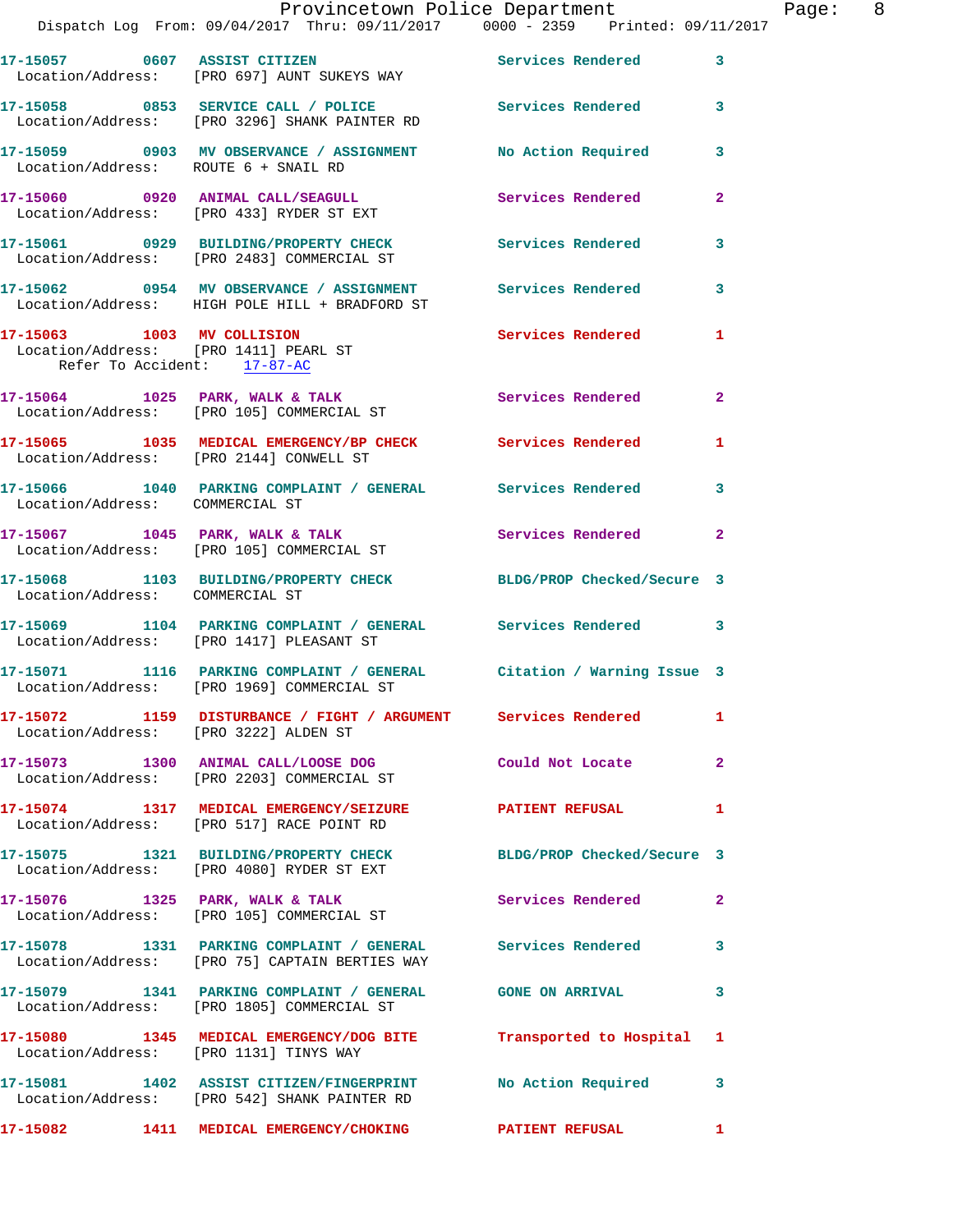|                                         | Dispatch Log From: 09/04/2017 Thru: 09/11/2017 0000 - 2359 Printed: 09/11/2017                                 | Provincetown Police Department |              | Page: 9 |  |
|-----------------------------------------|----------------------------------------------------------------------------------------------------------------|--------------------------------|--------------|---------|--|
|                                         | Location/Address: [PRO 3222] ALDEN ST                                                                          |                                |              |         |  |
|                                         | 17-15083 1416 FOLLOW UP/PARKING COMPLAINT SPOKEN TO<br>Location/Address: [PRO 3738] COMMERCIAL ST              |                                | $\mathbf{2}$ |         |  |
|                                         | 17-15084 1436 LOST FLIP PHONE Services Rendered<br>Location/Address: [PRO 542] SHANK PAINTER RD                |                                | 3            |         |  |
|                                         | 17-15085 1451 MV COLLISION/MINOR<br>Location/Address: [PRO 3259] MACMILLAN WHARF                               | Services Rendered 1            |              |         |  |
|                                         | 17-15086 1454 BUILDING/PROPERTY CHECK BLDG/PROP Checked/Secure 3<br>Location/Address: [PRO 4082] GOSNOLD ST    |                                |              |         |  |
| Location/Address: [PRO 2830] WINSTON CT | 17-15088 1533 SEAGULL WITH BROKEN WING GONE ON ARRIVAL 2                                                       |                                |              |         |  |
|                                         | 17-15089 1537 MV OBSERVANCE / ASSIGNMENT Services Rendered<br>Location/Address: [PRO 3430] COMMERCIAL ST       |                                | 3            |         |  |
|                                         | 17-15091 1603 911 HANG UP 10 Services Rendered 1<br>Location/Address: [PRO 542] SHANK PAINTER RD               |                                |              |         |  |
|                                         | 17-15092 1633 COMPLAINT<br>Location/Address: [PRO 542] SHANK PAINTER RD                                        | Services Rendered 3            |              |         |  |
| 17-15093 1655 MV STOP                   | Location/Address: [EAS] ROUTE 6 + HAY RD                                                                       | <b>VERBAL WARNING</b>          | 3            |         |  |
|                                         | 17-15094 1838 STREET PERFORMER COMPLAINT SPOKEN TO<br>Location/Address: [PRO 175] COMMERCIAL ST                |                                | 3            |         |  |
| Location/Address: COMMERCIAL ST         | 17-15095 2005 BUILDING/PROPERTY CHECK BLDG/PROP Checked/Secure 3                                               |                                |              |         |  |
|                                         | 17-15096 2006 BUILDING/PROPERTY CHECK BLDG/PROP Checked/Secure 3<br>Location/Address: [PRO 1714] COMMERCIAL ST |                                |              |         |  |
|                                         | 17-15097 2039 MV OBSERVANCE / ASSIGNMENT No Action Required 3<br>Location/Address: BRADFORD ST + STANDISH ST   |                                |              |         |  |
| Location/Address: COMMERCIAL ST         | 17-15098 2051 BUILDING/PROPERTY CHECK                                                                          | BLDG/PROP Checked/Secure 3     |              |         |  |
| Location/Address: [PRO 3287] ROUTE 6    | 17-15099 2131 BUILDING/PROPERTY CHECK                                                                          | BLDG/PROP Checked/Secure 3     |              |         |  |
|                                         | 17-15100 2148 BUILDING/PROPERTY CHECK<br>Location/Address: [PRO 4080] RYDER ST EXT                             | BLDG/PROP Checked/Secure 3     |              |         |  |
|                                         | 17-15101 2212 BUILDING/PROPERTY CHECK<br>Location/Address: [PRO 1638] COMMERCIAL ST                            | BLDG/PROP Checked/Secure 3     |              |         |  |
| 17-15102 2341 MV COLLISION              | Location/Address: [PRO 2795] LOVETTS CT                                                                        | Services Rendered              | 1            |         |  |
| For Date: $09/08/2017$ - Friday         |                                                                                                                |                                |              |         |  |
|                                         | 17-15104 0058 BUILDING/PROPERTY CHECK BLDG/PROP Checked/Secure 3<br>Location/Address: [PRO 3033] COMMERCIAL ST |                                |              |         |  |

 Location/Address: [PRO 3033] COMMERCIAL ST **17-15105 0103 MV STOP VERBAL WARNING 3**  Location/Address: [PRO 3207] COMMERCIAL ST **17-15106 0104 ALARM - GENERAL False Alarm 1**  Location/Address: [PRO 1778] SHANK PAINTER RD **17-15107 0200 ANIMAL CALL VERBAL WARNING 2**  Location/Address: CONWELL ST + HENSCHE LN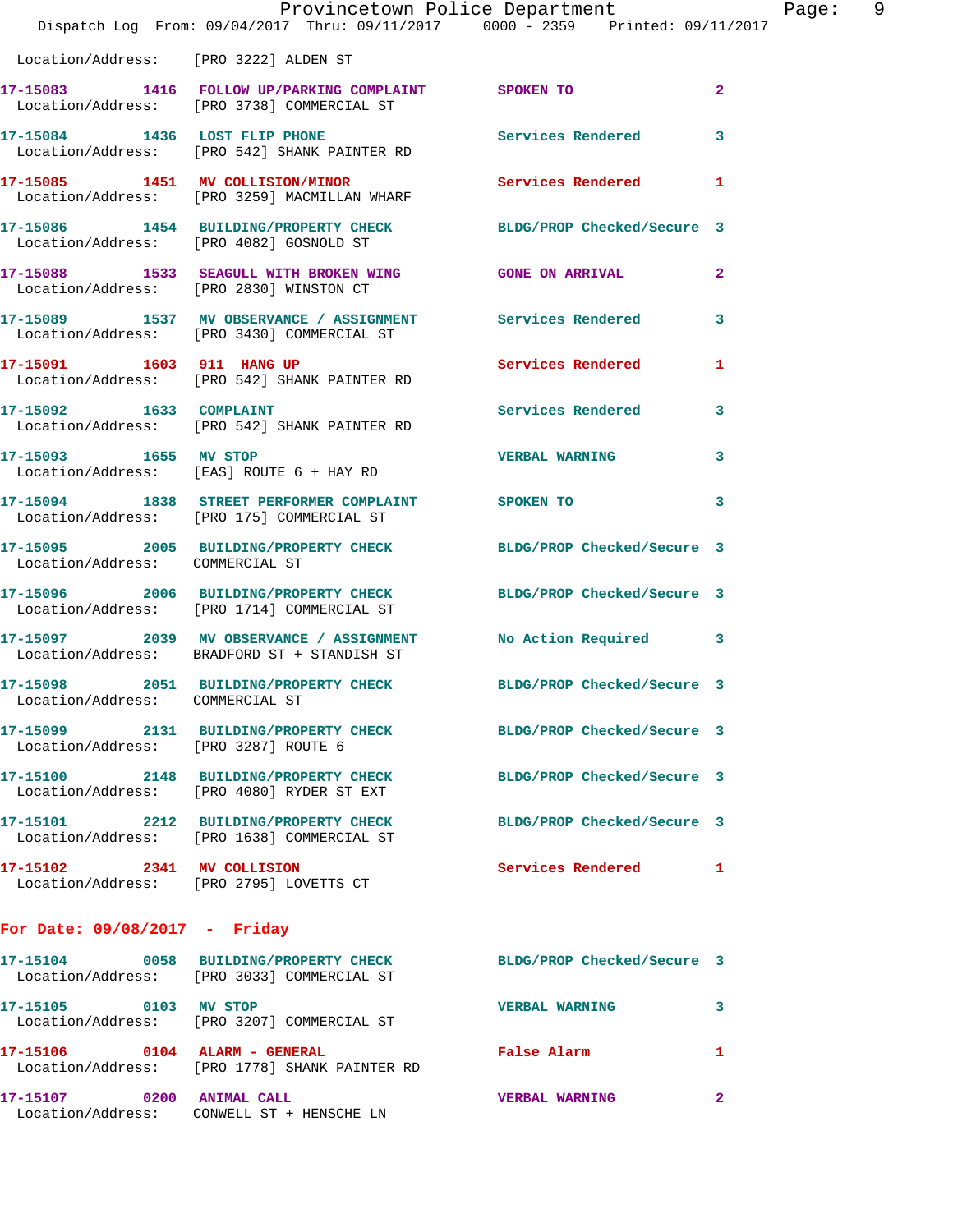|                                                            | 17-15108 0253 BUILDING/PROPERTY CHECK<br>Location/Address: [PRO 1638] COMMERCIAL ST                             | BLDG/PROP Checked/Secure 3 |                         |
|------------------------------------------------------------|-----------------------------------------------------------------------------------------------------------------|----------------------------|-------------------------|
|                                                            | 17-15109 0303 BUILDING/PROPERTY CHECK<br>Location/Address: [PRO 106] COMMERCIAL ST                              | BLDG/PROP Checked/Secure 3 |                         |
|                                                            | 17-15110 0315 BUILDING/PROPERTY CHECK<br>Location/Address: [PRO 3259] MACMILLAN WHARF                           | BLDG/PROP Checked/Secure 3 |                         |
|                                                            | 17-15111 0328 BUILDING/PROPERTY CHECK<br>Location/Address: [PRO 2540] RACE POINT RD                             | BLDG/PROP Checked/Secure 3 |                         |
|                                                            | 17-15112 0406 MV OBSERVANCE / ASSIGNMENT No Action Required<br>Location: [PRO 3672] TOWN LINE                   |                            | 3                       |
| 17-15113 0424 WIRES DOWN                                   | Location/Address: [PRO 1572] FRANKLIN ST                                                                        | Services Rendered          | $\overline{2}$          |
| Location/Address: ROUTE 6 + HOWLAND ST                     | 17-15114 0529 MV OBSERVANCE / ASSIGNMENT Services Rendered                                                      |                            | $\mathbf{3}$            |
|                                                            | 17-15115 0604 PARK, WALK & TALK<br>Location: [PRO 3431] LOPES SQUARE                                            | Services Rendered          | $\mathbf{2}$            |
|                                                            | 17-15117 0802 BUILDING/PROPERTY CHECK BLDG/PROP Checked/Secure 3<br>Location/Address: [PRO 447] JEROME SMITH RD |                            |                         |
| Location/Address: [PRO 569] WINSLOW ST                     | 17-15118 0817 SERVICE CALL / POLICE/SCHOOL Services Rendered                                                    |                            | 3                       |
| Location/Address: ROUTE 6                                  | 17-15119 0856 MV OBSERVANCE / ASSIGNMENT Services Rendered                                                      |                            | 3                       |
|                                                            | 17-15121 0901 LOST DOG BABY CARRIAGE<br>Location/Address: [PRO 2251] COMMERCIAL ST                              | <b>Services Rendered</b>   | 3                       |
|                                                            | 17-15122 0906 911 / GENERAL/TTY<br>Location/Address: [PRO 542] SHANK PAINTER RD                                 | Services Rendered          | 1                       |
|                                                            | 17-15120 0910 PARKING COMPLAINT / GENERAL Services Rendered<br>Location/Address: [PRO 2483] COMMERCIAL ST       |                            | 3                       |
| 17-15123 0933 FOLLOW UP<br>Location/Address: COMMERCIAL ST |                                                                                                                 | Services Rendered          | $\mathbf{2}$            |
|                                                            | 17-15125 1111 PARK, WALK & TALK<br>Location/Address: [PRO 2348] COMMERCIAL ST                                   | No Action Required         | 2 <sup>1</sup>          |
|                                                            | 17-15126 1131 MV OBSERVANCE / ASSIGNMENT Services Rendered<br>Location/Address: BRADFORD ST + STANDISH ST       |                            | $\overline{\mathbf{3}}$ |
|                                                            | 17-15127 1317 SERVICE CALL / POLICE/RADIO Services Rendered<br>Location/Address: [PRO 542] SHANK PAINTER RD     |                            | 3                       |
| Location/Address: [TRU] SHORE RD                           | 17-15128 1346 ASSIST DEPARTMENT / MUTUAL AID Services Rendered                                                  |                            | $\mathbf{3}$            |
|                                                            | 17-15129 1407 BUILDING/PROPERTY CHECK<br>Location/Address: [PRO 2540] RACE POINT RD                             | No Action Required         | 3                       |
| 17-15131 1425 ALARM - GENERAL                              | Location/Address: [PRO 1265] COMMERCIAL ST                                                                      | Services Rendered          | 1                       |
| 17-15135    1454    THEFT                                  | Location/Address: [PRO 1345] COMMERCIAL ST                                                                      | FOLLOW UP                  | $\overline{a}$          |
| 17-15136    1454    HARASSMENT                             | Location/Address: [PRO 105] COMMERCIAL ST                                                                       | SPOKEN TO                  | $\mathbf{2}$            |
| 17-15137 1538 911 / OPEN LINE                              | Location/Address: [PRO 155] COMMERCIAL ST                                                                       | Services Rendered 1        |                         |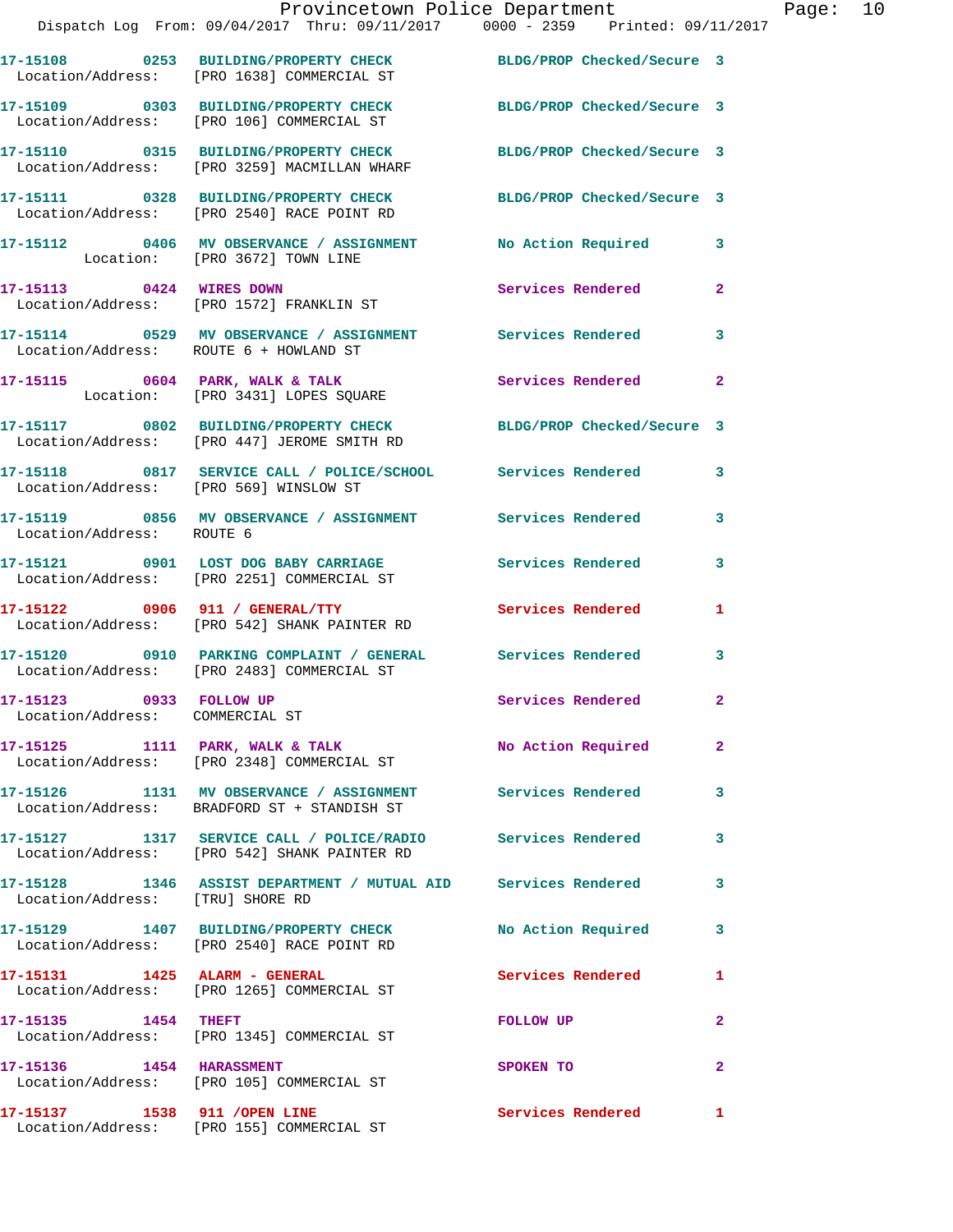Dispatch Log From: 09/04/2017 Thru: 09/11/2017 0000 - 2359 Printed: 09/11/2017

**17-15138 1616 TRAFFIC CONTROL GONE ON ARRIVAL 3**  Location/Address: [PRO 1324] COMMERCIAL ST **17-15139 1622 COMPLAINT/POSSIBLE I/P Services Rendered 3**  Location/Address: [PRO 2539] RYDER ST EXT **17-15140 1629 EVAL Transported to Hospital 1**  Location/Address: [PRO 2251] COMMERCIAL ST **17-15141 1645 LOST SET OF KEYS Services Rendered 3**  Location/Address: [PRO 542] SHANK PAINTER RD **17-15142 1656 PARK, WALK & TALK Services Rendered 2**  Location/Address: [PRO 105] COMMERCIAL ST **17-15143 1916 D.O.T. Transported to Hospital 1**  Location/Address: [PRO 440] HARRY KEMP WAY **17-15144 1923 STREET PERFORMER COMPLAINT SPOKEN TO 3**  Location/Address: [PRO 175] COMMERCIAL ST **17-15145 1941 BUILDING/PROPERTY CHECK BLDG/PROP Checked/Secure 3**  Location/Address: COMMERCIAL ST **17-15146 1943 MV STOP VERBAL WARNING 3**  Location/Address: SNAIL RD **17-15148 2017 MV DISABLED Referred to Other Agency 2**  Location/Address: [TRU] SHORE RD **17-15149 2050 BAR CHECK Services Rendered 2**  Location/Address: [PRO 106] COMMERCIAL ST **17-15150 2053 BUILDING/PROPERTY CHECK BLDG/PROP Checked/Secure 3**  Location/Address: [PRO 105] COMMERCIAL ST **17-15151 2110 BAR CHECK Services Rendered 2**  Location/Address: [PRO 3432] COMMERCIAL ST **17-15152 2112 ASSIST CITIZEN Services Rendered 3**  Location/Address: [PRO 3443] COMMERCIAL ST **17-15153 2113 BAR CHECK Services Rendered 2**  Location/Address: [PRO 3117] COMMERCIAL ST **17-15154 2123 BAR CHECK Services Rendered 2**  Location/Address: [PRO 146] COMMERCIAL ST **17-15155 2128 BAR CHECK Services Rendered 2**  Location/Address: [PRO 1953] COMMERCIAL ST **17-15156 2156 TRESPASS Services Rendered 2**  Location/Address: [PRO 2977] COMMERCIAL ST **17-15157 2300 BUILDING/PROPERTY CHECK BLDG/PROP Checked/Secure 3**  Location/Address: [PRO 4080] RYDER ST EXT **17-15158 2307 PARKING COMPLAINT / GENERAL Services Rendered 3**  Location/Address: COURT ST + CUDWORTH ST **17-15159 2313 STREET PERFORMER COMPLAINT SPOKEN TO 3**  Location/Address: [PRO 196] COMMERCIAL ST **17-15160 2316 DISTURBANCE / FIGHT / ARGUMENT Services Rendered 1**  Location/Address: [PRO 3443] COMMERCIAL ST **17-15161 2340 DISTURBANCE / FIGHT / ARGUMENT Services Rendered 1** 

 Location/Address: [PRO 80] CARVER ST Refer To P/C: 17-278-AR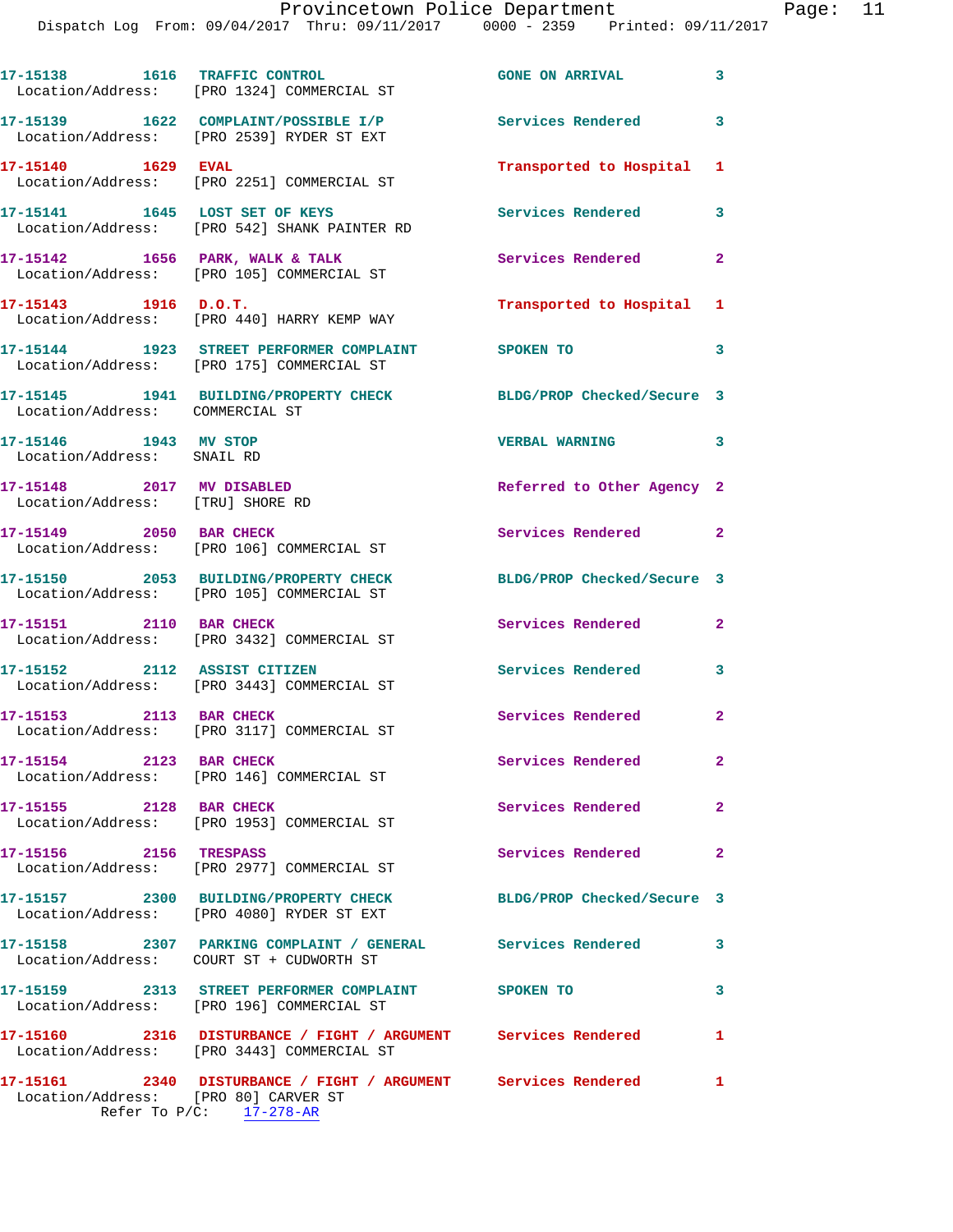| For Date: $09/09/2017$ - Saturday                               |                                                                                                                                     |                            |                         |
|-----------------------------------------------------------------|-------------------------------------------------------------------------------------------------------------------------------------|----------------------------|-------------------------|
| 17-15162 0020 FOLLOW UP<br>Location/Address: [PRO 80] CARVER ST | Refer To $P/C$ : 17-278-AR                                                                                                          | FOLLOW UP                  | $\overline{\mathbf{2}}$ |
|                                                                 | 17-15163 0027 PARK, WALK & TALK<br>Location/Address: [PRO 105] COMMERCIAL ST                                                        | Services Rendered 2        |                         |
|                                                                 | 17-15164 0101 DISTURBANCE / FIGHT / ARGUMENT Services Rendered 1<br>Location: [PRO 3431] LOPES SQUARE                               |                            |                         |
|                                                                 | 17-15165 0102 MEDICAL EMERGENCY/EVAL Services Rendered 1<br>Location/Address: [PRO 542] SHANK PAINTER RD<br>Refer To P/C: 17-278-AR |                            |                         |
|                                                                 | 17-15166 0128 MV OBSERVANCE / ASSIGNMENT Services Rendered 3<br>Location/Address: HIGH POLE HILL + BRADFORD ST                      |                            |                         |
|                                                                 | 17-15167   0139   DISTURBANCE / FIGHT / ARGUMENT   GONE ON ARRIVAL   1<br>Location/Address: [PRO 165] COMMERCIAL ST                 |                            |                         |
|                                                                 | 17-15168 0355 BUILDING/PROPERTY CHECK BLDG/PROP Checked/Secure 3<br>Location/Address: [PRO 444] HIGH POLE HILL                      |                            |                         |
|                                                                 | 17-15169 0426 BUILDING/PROPERTY CHECK BLDG/PROP Checked/Secure 3<br>Location/Address: [PRO 440] HARRY KEMP WAY                      |                            |                         |
| Refer To Arrest: 17-279-AR                                      | 17-15170 0446 DISTURBANCE / FIGHT / ARGUMENT Arrest(s) Made 1<br>Location/Address: [PRO 526] RYDER ST EXT                           |                            |                         |
| 17-15171 0641 TRANSPORT                                         | Location: [PRO 3431] LOPES SQUARE                                                                                                   | Services Rendered 3        |                         |
| Refer To Arrest: 17-279-AR                                      | 17-15172 0710 MV BREAKING & ENTERING Services Rendered 2<br>Location/Address: [PRO 526] RYDER ST EXT                                |                            |                         |
| 17-15174 0805 ASSAULT                                           | Location/Address: [PRO 542] SHANK PAINTER RD                                                                                        | Services Rendered 1        |                         |
| Location/Address: [PRO 78] BRADFORD ST                          | 17-15175 0838 ABDOMINAL PAINS/TRANSPORT Transported to Hospital 1                                                                   |                            |                         |
| 17-15177 0905 FOLLOW UP                                         | Location/Address: [PRO 2035] COMMERCIAL ST                                                                                          | FOLLOW UP<br>$\sim$ 2      |                         |
| 17-15178 0906 FALL/TRANSPORT                                    | Location/Address: [PRO 106] COMMERCIAL ST                                                                                           | Transported to Hospital 1  |                         |
|                                                                 | 17-15180 1111 DOCTOR-ORDERED TRANSPORT<br>Location/Address: [PRO 440] HARRY KEMP WAY                                                | Transported to Hospital 1  |                         |
|                                                                 | 17-15181 1117 PARKED MV COMPLAINT<br>Location/Address: [PRO 198] COMMERCIAL ST                                                      | Services Rendered          | $\overline{2}$          |
| 17-15182 1122 LOST KEYS                                         | Location/Address: [PRO 542] SHANK PAINTER RD                                                                                        | Services Rendered          | $\mathbf{3}$            |
|                                                                 | 17-15183 1137 PARK, WALK & TALK<br>Location/Address: [PRO 2500] COMMERCIAL ST                                                       | Services Rendered          | $\mathbf{2}$            |
| 17-15184 1144 ABANDONED 911 CALL                                | Location/Address: [PRO 63] BRADFORD ST EXT                                                                                          | Services Rendered          | $\mathbf{1}$            |
|                                                                 | 17-15185 1159 FLIGHT COVERAGE<br>Location/Address: [PRO 516] RACE POINT RD                                                          | Services Rendered          | $\mathbf{2}$            |
|                                                                 | 17-15186 1216 BUILDING/PROPERTY CHECK                                                                                               | BLDG/PROP Checked/Secure 3 |                         |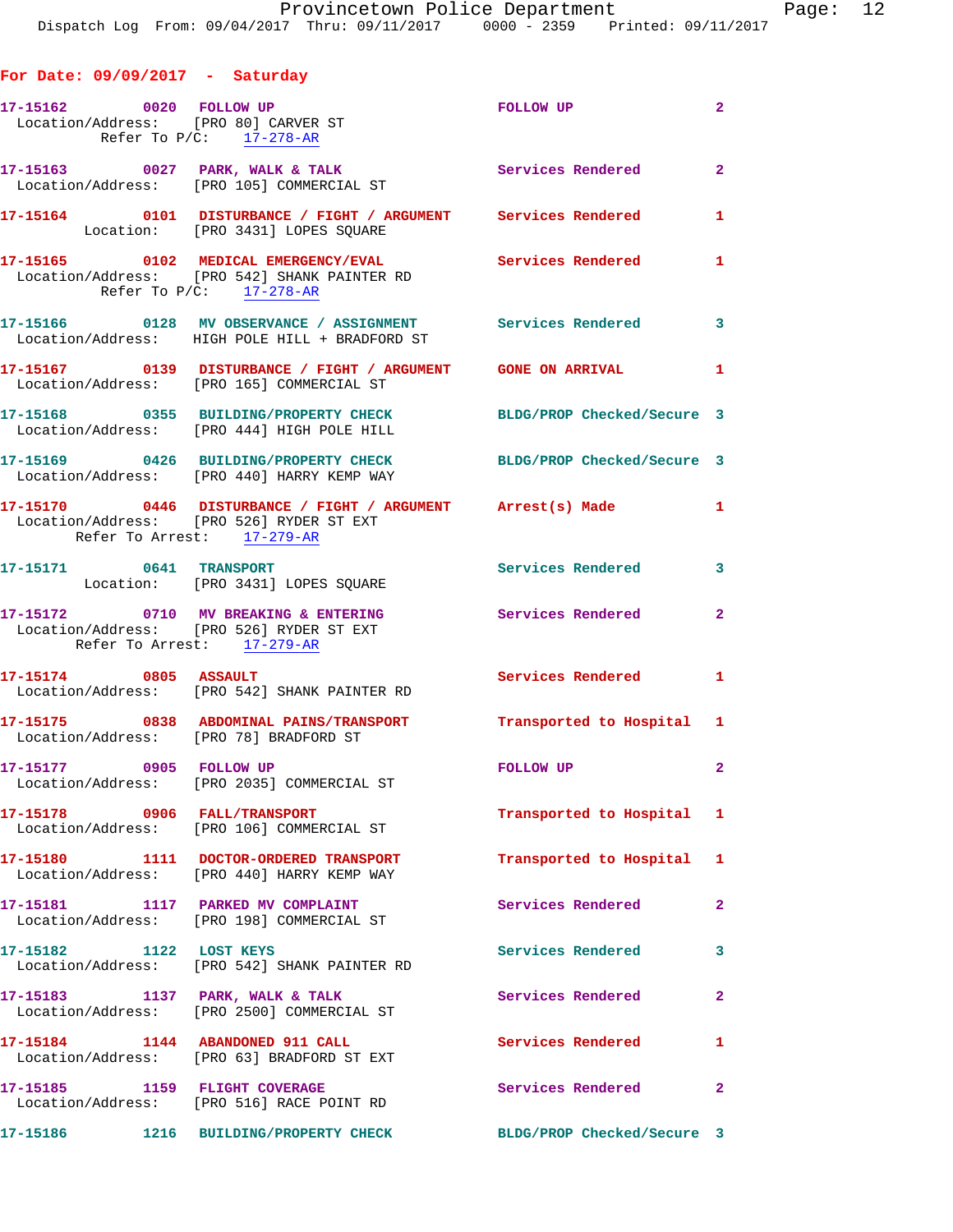|                                                                | Dispatch Log From: 09/04/2017 Thru: 09/11/2017 0000 - 2359 Printed: 09/11/2017                                        | Provincetown Police Department |                | Page: 13 |  |
|----------------------------------------------------------------|-----------------------------------------------------------------------------------------------------------------------|--------------------------------|----------------|----------|--|
| Location/Address: [PRO 3287] ROUTE 6                           |                                                                                                                       |                                |                |          |  |
| Location/Address: GARFIELD ST                                  | 17-15187 1217 FOX IN BASEMENT                                                                                         | Services Rendered 2            |                |          |  |
|                                                                | 17-15188 1255 BUILDING/PROPERTY CHECK<br>Location/Address: [PRO 4080] RYDER ST EXT                                    | BLDG/PROP Checked/Secure 3     |                |          |  |
|                                                                | 17-15189                1343     LOST DEBIT CARD<br>Location/Address:      [PRO 542] SHANK PAINTER RD                 | Services Rendered 3            |                |          |  |
|                                                                | 17-15190 1350 BIKE ACCIDENT/TRANSPORT<br>Location/Address: [PRO 516] RACE POINT RD                                    | Transported to Hospital 1      |                |          |  |
|                                                                | 17-15191 1356 UNKNOWN MEDICAL/TRANSPORT<br>Location/Address: [PRO 2539] RYDER ST EXT                                  | Transported to Hospital 1      |                |          |  |
|                                                                | 17-15192 1421 PANCREATITIS/TRANSPORT<br>Location/Address: [PRO 1245] SEASHORE PARK DR                                 | Transported to Hospital 1      |                |          |  |
|                                                                | 17-15193 1424 PARK, WALK & TALK<br>Location/Address: [PRO 105] COMMERCIAL ST                                          | Services Rendered 2            |                |          |  |
|                                                                | 17-15195 1558 MEDICAL EMERGENCY/OXYGEN<br>Location/Address: [PRO 2698] COMMERCIAL ST                                  | Transported to Hospital 1      |                |          |  |
|                                                                | 17-15199 1754 ASSIST DEPARTMENT / MUTUAL AID Referred to Other Agency 3<br>Location/Address: [PRO 2499] RACE POINT RD |                                |                |          |  |
|                                                                | 17-15201 1809 MEDICAL EMERGENCY<br>Location/Address: [PRO 585] COMMERCIAL ST                                          | PATIENT REFUSAL                | 1              |          |  |
| 17-15202 1820 ANIMAL CALL                                      | Location/Address: [PRO 1512] BRADFORD ST                                                                              | Services Rendered              | $\overline{2}$ |          |  |
| 17-15203 1835 SERVE SUMMONS<br>Location/Address: COMMERCIAL ST |                                                                                                                       | Could Not Locate               | 3              |          |  |
|                                                                | 17-15204 1838 BUILDING/PROPERTY CHECK BLDG/PROP Checked/Secure 3<br>Location/Address: [PRO 1714] COMMERCIAL ST        |                                |                |          |  |
|                                                                | 17-15205 1900 ASSIST DEPARTMENT /NPS<br>Location/Address: [PRO 515] RACE POINT RD                                     | Referred to Other Agency 3     |                |          |  |
| 17-15206 1930 MV STOP<br>Location/Address: PEARL ST            |                                                                                                                       | <b>VERBAL WARNING</b>          | 3              |          |  |
|                                                                | 17-15207 1948 BUILDING/PROPERTY CHECK BLDG/PROP Checked/Secure 3<br>Location/Address: [PRO 1952] COMMERCIAL ST        |                                |                |          |  |
|                                                                | 17-15208 2021 BUILDING/PROPERTY CHECK BLDG/PROP Checked/Secure 3<br>Location/Address: [PRO 3259] MACMILLAN WHARF      |                                |                |          |  |
|                                                                | 17-15209 2024 BUILDING/PROPERTY CHECK<br>Location/Address: [PRO 4080] RYDER ST EXT                                    | BLDG/PROP Checked/Secure 3     |                |          |  |
|                                                                | 17-15210 2027 BUILDING/PROPERTY CHECK BLDG/PROP Checked/Secure 3<br>Location/Address: [PRO 175] COMMERCIAL ST         |                                |                |          |  |
|                                                                | 17-15213 2028 ASSIST CITIZEN<br>Location/Address: [PRO 849] COMMERCIAL ST                                             | Services Rendered              | 3              |          |  |
| Location/Address: MEADOW RD                                    | 17-15212 2033 SUSPICIOUS ACTIVITY Could Not Locate                                                                    |                                | $\mathbf{2}$   |          |  |
|                                                                | 17-15214 2051 MEDICAL EMERGENCY<br>Location/Address: [PRO 1346] COMMERCIAL ST                                         | PATIENT REFUSAL                | $\mathbf{1}$   |          |  |
|                                                                | 17-15215 2108 MEDICAL EMERGENCY/ABDOMINAL PATIENT REFUSAL<br>Location/Address: [PRO 1408] OLD COLONY WAY              |                                | $\mathbf{1}$   |          |  |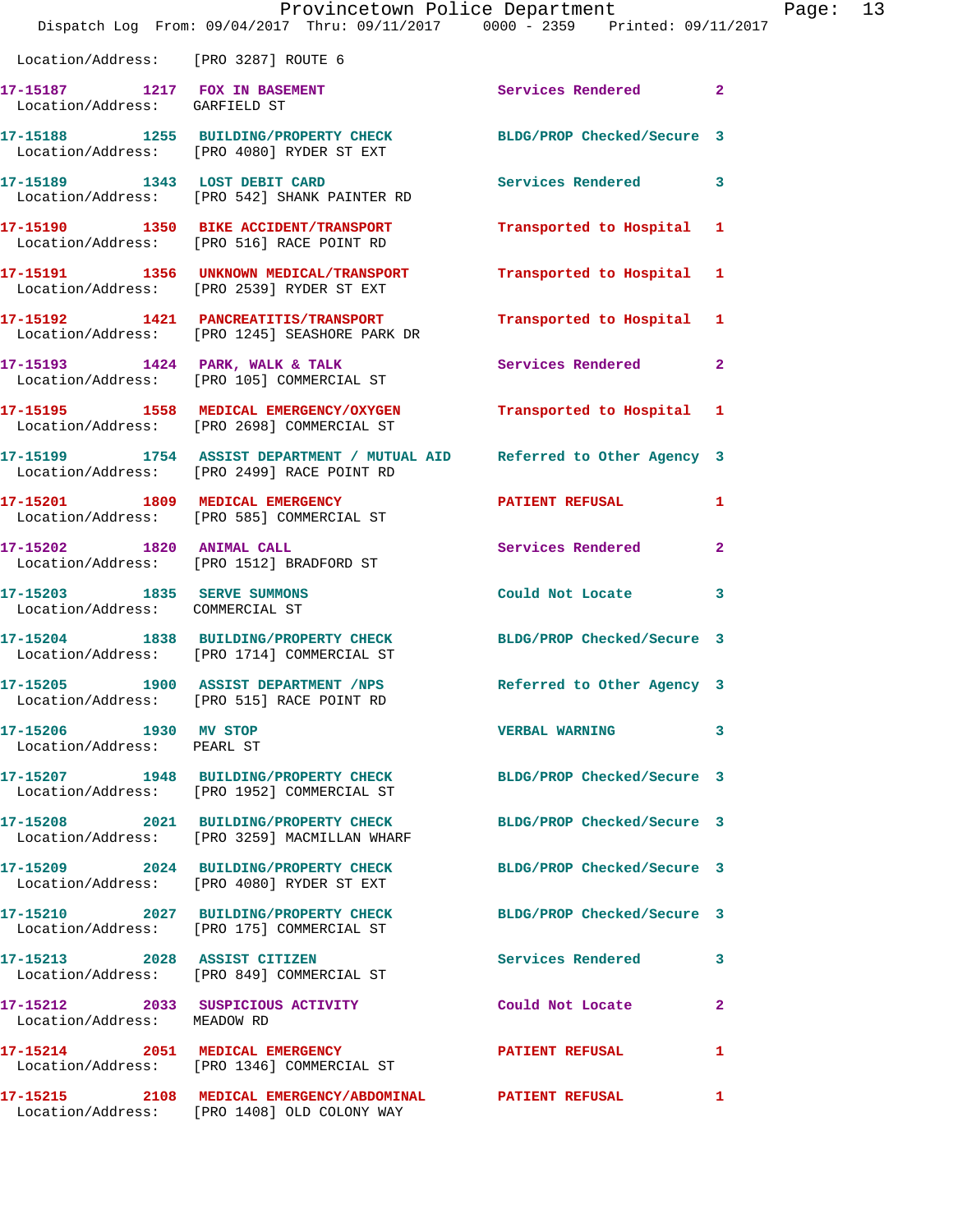|                                        | Provincetown Police Department<br>Dispatch Log From: 09/04/2017 Thru: 09/11/2017 0000 - 2359 Printed: 09/11/2017 |                            |                         |
|----------------------------------------|------------------------------------------------------------------------------------------------------------------|----------------------------|-------------------------|
|                                        | 17-15216 2132 BUILDING/PROPERTY CHECK BLDG/PROP Checked/Secure 3<br>Location/Address: [PRO 4084] COMMERCIAL ST   |                            |                         |
| 17-15217 2207 BAR CHECK                | Location/Address: [PRO 253] COMMERCIAL ST                                                                        | BLDG/PROP Checked/Secure 2 |                         |
|                                        | 17-15218 2210 BUILDING/PROPERTY CHECK BLDG/PROP Checked/Secure 3<br>Location/Address: [PRO 105] COMMERCIAL ST    |                            |                         |
|                                        | 17-15219 2212 BAR CHECK<br>Location/Address: [PRO 3443] COMMERCIAL ST                                            | Services Rendered          | $\mathbf{2}$            |
| 17-15220 2219 BAR CHECK                | Location/Address: [PRO 208] COMMERCIAL ST                                                                        | Services Rendered          | $\mathbf{2}$            |
|                                        | 17-15221 2314 BUILDING/PROPERTY CHECK<br>Location/Address: [PRO 3033] COMMERCIAL ST                              | BLDG/PROP Checked/Secure 3 |                         |
|                                        | 17-15222 2314 BUILDING/PROPERTY CHECK BLDG/PROP Checked/Secure 3<br>Location/Address: [PRO 1714] COMMERCIAL ST   |                            |                         |
|                                        | 17-15223 2315 SERVICE CALL / POLICE<br>Location/Address: [PRO 3443] COMMERCIAL ST                                | Services Rendered          | 3                       |
| For Date: $09/10/2017$ - Sunday        |                                                                                                                  |                            |                         |
| Location/Address: [PRO 554] TREMONT ST | 17-15227 0030 BUILDING/PROPERTY CHECK BLDG/PROP Checked/Secure 3                                                 |                            |                         |
| Location/Address: [PRO 413] CONWELL ST | 17-15228 0033 MV OBSERVANCE / ASSIGNMENT Services Rendered                                                       |                            | 3                       |
| 17-15229 0047 TRESPASS                 | Location/Address: [PRO 3236] COMMERCIAL ST                                                                       | SPOKEN TO                  | $\overline{\mathbf{2}}$ |
|                                        | 17-15232 0157 BUILDING/PROPERTY CHECK<br>Location/Address: [PRO 526] RYDER ST EXT                                | Services Rendered          | 3                       |
|                                        | 17-15233 0217 BUILDING/PROPERTY CHECK BLDG/PROP Checked/Secure 3<br>Location/Address: [PRO 379] COMMERCIAL ST    |                            |                         |
|                                        | 17-15234 0221 BUILDING/PROPERTY CHECK Services Rendered<br>Location/Address: [PRO 2494] BRADFORD ST              |                            | 3                       |
|                                        | 17-15235 0225 BUILDING/PROPERTY CHECK<br>Location/Address: [PRO 2493] BRADFORD ST                                | Services Rendered          | 3                       |
|                                        | 17-15236 0227 BUILDING/PROPERTY CHECK BLDG/PROP Checked/Secure 3<br>Location/Address: [PRO 1502] BRADFORD ST     |                            |                         |
|                                        | 17-15237 0450 BUILDING/PROPERTY CHECK<br>Location/Address: [PRO 488] MAYFLOWER ST                                | BLDG/PROP Checked/Secure 3 |                         |
|                                        | 17-15238 0517 MV OBSERVANCE / ASSIGNMENT Services Rendered<br>Location/Address: HIGH POLE HILL + BRADFORD ST     |                            | 3                       |
|                                        | 17-15239 0537 MV OBSERVANCE / ASSIGNMENT<br>Location/Address: [PRO 447] JEROME SMITH RD                          | No Action Required         | 3                       |
|                                        | 17-15240 0602 BUILDING/PROPERTY CHECK BLDG/PROP Checked/Secure 3<br>Location/Address: [PRO 692] AUNT SUKEYS WAY  |                            |                         |
| Location/Address: [PRO 521] ROUTE 6    | 17-15241 0621 BUILDING/PROPERTY CHECK Services Rendered                                                          |                            | 3                       |
| Location/Address: [PRO 878] CONANT ST  | 17-15242 0715 REASSURANCE CHECK SUSPENDED Services Rendered                                                      |                            | 3                       |
|                                        | 17-15244 0955 CHEST PAINS/TRANSPORT Transported to Hospital<br>Location/Address: [PRO 2543] MACMILLAN WHARF      |                            | 1                       |
|                                        |                                                                                                                  |                            |                         |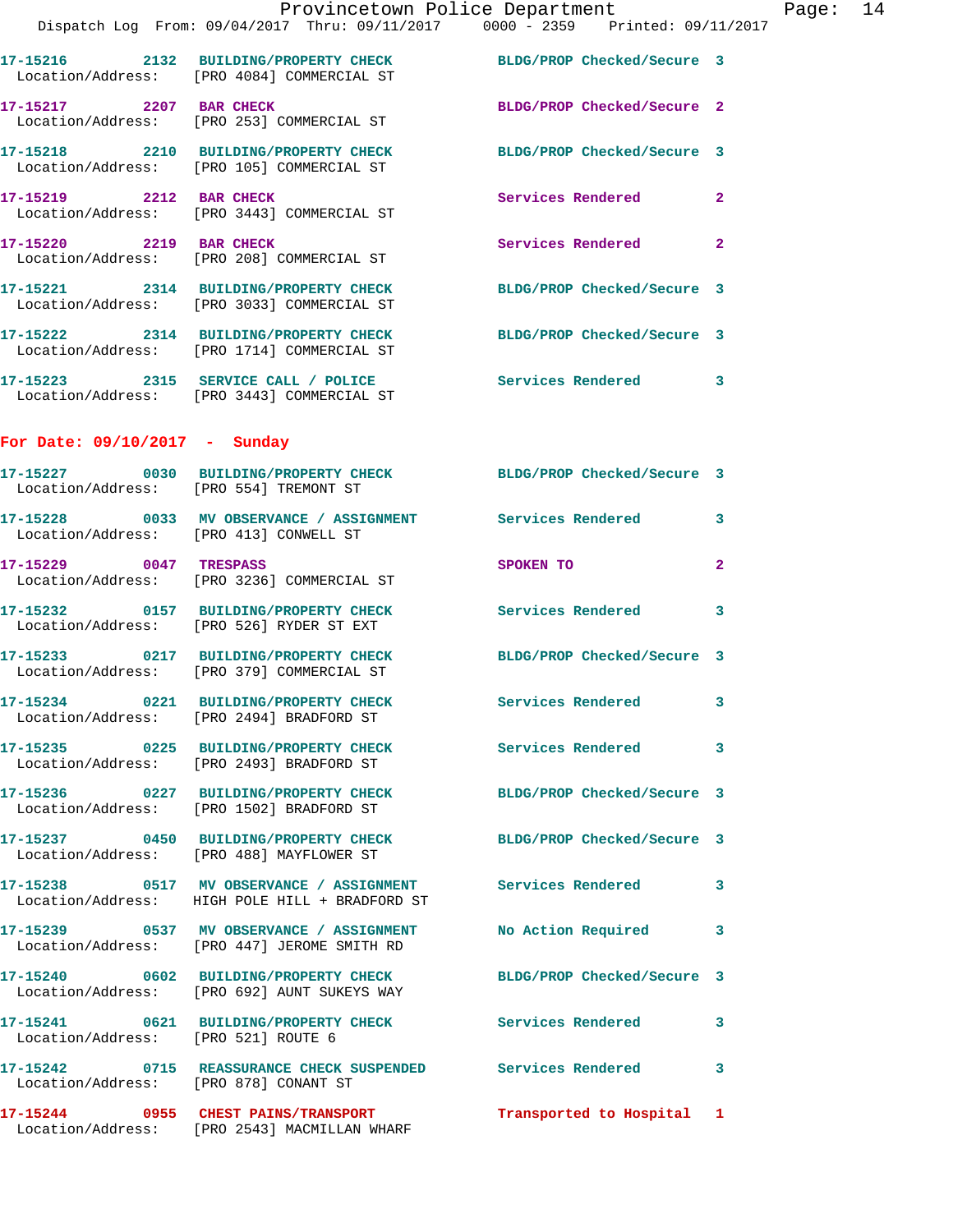| Location/Address: [PRO 2754] ROUTE 6                               | 17-15245 1025 ASSIST DEPARTMENT / MUTUAL AID Services Rendered                                                 |                            | 3                       |
|--------------------------------------------------------------------|----------------------------------------------------------------------------------------------------------------|----------------------------|-------------------------|
| Location/Address: [PRO 2521] ROUTE 6                               | 17-15246 1142 MV OBSERVANCE / ASSIGNMENT Services Rendered                                                     |                            | 3                       |
| 17-15247 1159 LOST WALLET                                          | Location/Address: [PRO 542] SHANK PAINTER RD                                                                   | Services Rendered          | 3                       |
| $17-15248$ 1207 PARK, WALK & TALK                                  | Location/Address: [PRO 3456] RYDER ST EXT                                                                      | Services Rendered          | $\mathbf{2}$            |
|                                                                    | 17-15249 1230 BUILDING/PROPERTY CHECK<br>Location/Address: [PRO 3259] MACMILLAN WHARF                          | Services Rendered          | 3                       |
|                                                                    | $17-15250$ 1249 PARK, WALK & TALK<br>Location/Address: [PRO 3456] RYDER ST EXT                                 | Services Rendered          | $\overline{2}$          |
|                                                                    | 17-15251 1300 BUILDING/PROPERTY CHECK<br>Location/Address: [PRO 519] RACE POINT RD                             | BLDG/PROP Checked/Secure 3 |                         |
| 17-15253 1311 ITEM STOLEN                                          | Location/Address: [PRO 3736] COMMERCIAL ST                                                                     | Services Rendered          | $\overline{2}$          |
| 17-15254 1337 LOST HANDBAG                                         | Location/Address: [PRO 542] SHANK PAINTER RD                                                                   | Services Rendered          | $\overline{\mathbf{3}}$ |
|                                                                    | 17-15256 1342 FOOT LACERATION<br>Location/Address: [PRO 1830] BRADFORD ST                                      | Services Rendered          | 1                       |
| 17-15258 1419 LOST WALLET                                          | Location/Address: [PRO 542] SHANK PAINTER RD                                                                   | Services Rendered 3        |                         |
| Location/Address: COMMERCIAL ST                                    | 17-15259 1536 BUILDING/PROPERTY CHECK                                                                          | BLDG/PROP Checked/Secure 3 |                         |
|                                                                    | 17-15260 1604 BUILDING/PROPERTY CHECK<br>Location/Address: [PRO 2481] TREMONT ST                               | <b>Services Rendered</b>   | 3                       |
|                                                                    | 17-15261 1607 BUILDING/PROPERTY CHECK<br>Location/Address: [PRO 2483] COMMERCIAL ST                            | <b>Services Rendered</b>   | 3                       |
|                                                                    | 17-15263 1616 BUILDING/PROPERTY CHECK<br>Location/Address: [PRO 106] COMMERCIAL ST                             | Services Rendered          | $\mathbf{3}$            |
|                                                                    | 17-15264 1623 BUILDING/PROPERTY CHECK<br>Location/Address: [PRO 526] RYDER ST EXT                              | BLDG/PROP Checked/Secure 3 |                         |
|                                                                    | 17-15265 1623 BUILDING/PROPERTY CHECK<br>Location/Address: [PRO 4080] RYDER ST EXT                             | BLDG/PROP Checked/Secure 3 |                         |
|                                                                    | 17-15266 1627 ANIMAL CALL/COYOTE<br>Location/Address: [PRO 2490] PROVINCELANDS RD                              | Referred to Other Agency 2 |                         |
| 17-15267 1636 MV STOP                                              | Location/Address: [PRO 3670] SHANK PAINTER RD                                                                  | <b>VERBAL WARNING</b>      | $\overline{\mathbf{3}}$ |
| 17-15268 1638 MEDICAL EMERGENCY<br>Location/Address: COMMERCIAL ST |                                                                                                                | Transported to Hospital 1  |                         |
|                                                                    | 17-15270 1653 BUILDING/PROPERTY CHECK BLDG/PROP Checked/Secure 3<br>Location/Address: [PRO 4084] COMMERCIAL ST |                            |                         |
| Location/Address: COMMERCIAL ST                                    | 17-15271 1711 PARK, WALK & TALK                                                                                | Services Rendered 2        |                         |
|                                                                    | 17-15272 1711 BUILDING/PROPERTY CHECK BLDG/PROP Checked/Secure 3<br>Location/Address: [PRO 1952] COMMERCIAL ST |                            |                         |
|                                                                    | 17-15274 1736 MV OBSERVANCE / ASSIGNMENT Services Rendered 3                                                   |                            |                         |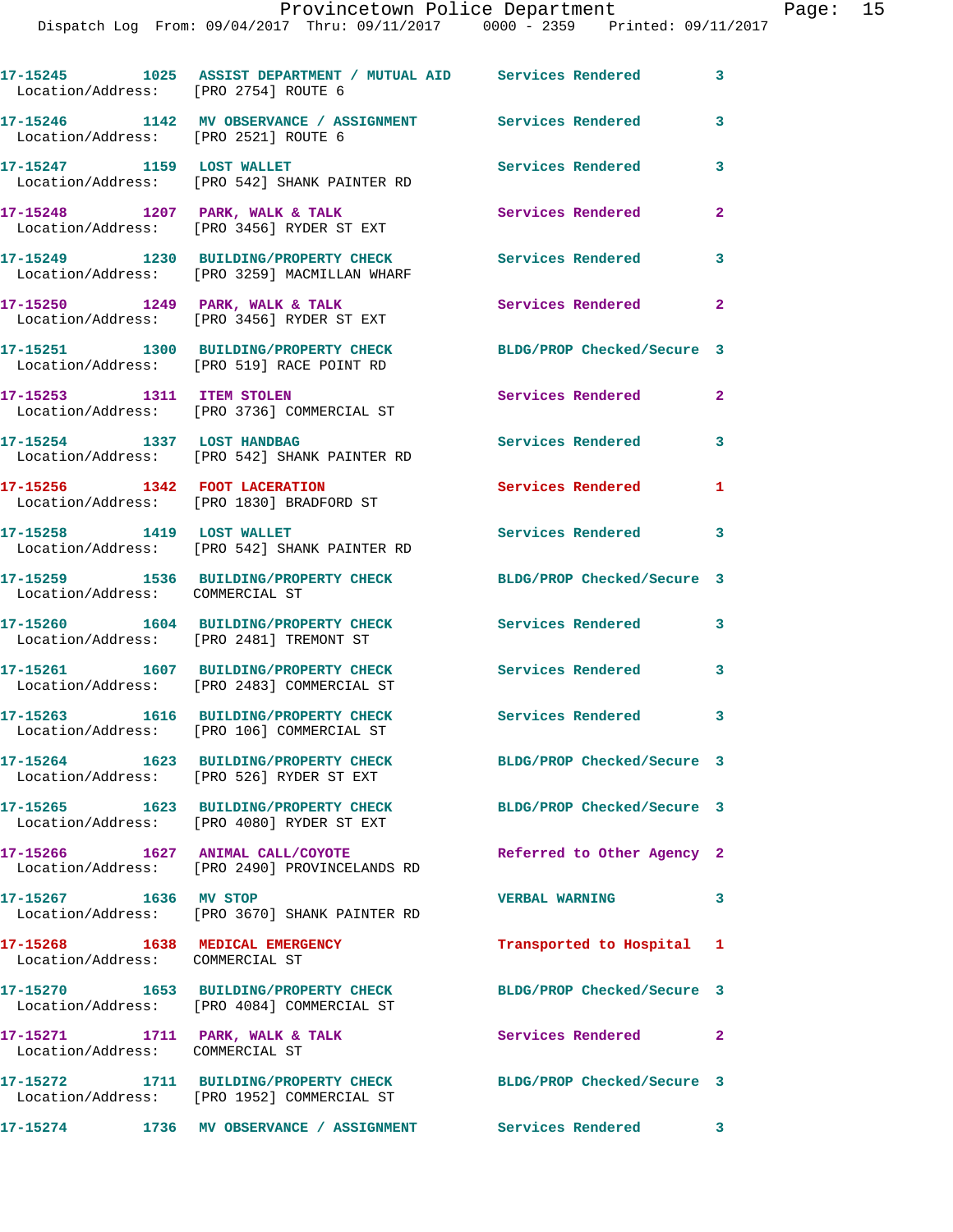|                               | Dispatch Log From: 09/04/2017 Thru: 09/11/2017 0000 - 2359 Printed: 09/11/2017                                       | Provincetown Police Department |              | Page: 16 |  |
|-------------------------------|----------------------------------------------------------------------------------------------------------------------|--------------------------------|--------------|----------|--|
|                               | Location/Address: SHANK PAINTER RD + PROVINCE RD                                                                     |                                |              |          |  |
| 17-15275 1804 MV STOP         | Location/Address: [PRO 3296] SHANK PAINTER RD                                                                        | VERBAL WARNING 3               |              |          |  |
|                               | 17-15276 1814 PARK, WALK & TALK No Action Required 2<br>Location/Address: [PRO 3292] COMMERCIAL ST                   |                                |              |          |  |
|                               | 17-15277 1816 MV OBSERVANCE / ASSIGNMENT Services Rendered 3<br>Location/Address: JEROME SMITH RD + SHANK PAINTER RD |                                |              |          |  |
|                               | 17-15278 1822 MV STOP<br>Location/Address: [PRO 539] SHANK PAINTER RD                                                | Citation / Warning Issue 3     |              |          |  |
|                               | 17-15280 1843 MEDICAL EMERGENCY<br>Location/Address: [PRO 2667] CAPTAIN BERTIES WAY                                  | Transported to Hospital 1      |              | 1        |  |
|                               | 17-15283 1959 PARK, WALK & TALK<br>Location/Address: [PRO 3259] MACMILLAN WHARF                                      | Services Rendered 2            |              |          |  |
|                               | 17-15284 2019 ALARM - FIRE<br>Location/Address: [PRO 191] COMMERCIAL ST                                              | False Alarm                    | 1            |          |  |
|                               | 17-15285 2100 MEDICAL EMERGENCY<br>Location/Address: [PRO 1558] CONANT ST                                            | Transported to Hospital 1      |              |          |  |
|                               | 17-15288 2140 ANIMAL CALL<br>Location/Address: [PRO 547] COMMERCIAL ST                                               | <b>GONE ON ARRIVAL</b>         | $\mathbf{2}$ |          |  |
|                               | 17-15287 2141 BUILDING/PROPERTY CHECK BLDG/PROP Checked/Secure 3<br>Location/Address: [PRO 2667] CAPTAIN BERTIES WAY |                                |              |          |  |
|                               | 17-15290 2205 BAR CHECK<br>Location/Address: [PRO 3443] COMMERCIAL ST                                                | BLDG/PROP Checked/Secure 2     |              |          |  |
|                               | 17-15289 2206 MV OBSERVANCE / ASSIGNMENT Services Rendered 3<br>Location/Address: BRADFORD ST + RYDER ST             |                                |              |          |  |
|                               | 17-15291 2210 BUILDING/PROPERTY CHECK Services Rendered<br>Location/Address: [PRO 433] RYDER ST EXT                  |                                | 3            |          |  |
|                               | 17-15292 2214 BUILDING/PROPERTY CHECK Services Rendered 3<br>Location/Address: [PRO 526] RYDER ST EXT                |                                |              |          |  |
|                               | 17-15294 2217 BUILDING/PROPERTY CHECK Services Rendered 3<br>Location/Address: [PRO 4080] RYDER ST EXT               |                                |              |          |  |
|                               | 17-15297 2352 COMPLAINT<br>Location/Address: [PRO 542] SHANK PAINTER RD                                              | SPOKEN TO                      | 3            |          |  |
| For Date: 09/11/2017 - Monday |                                                                                                                      |                                |              |          |  |
|                               | 17-15296 0005 MV DISABLED<br>Location/Address: ROUTE 6 + CONWELL ST                                                  | Vehicle Towed 2                |              |          |  |
|                               | 17-15298 0051 BUILDING/PROPERTY CHECK BLDG/PROP Checked/Secure 3<br>Location/Address: [PRO 1780] JOHNSON ST          |                                |              |          |  |
|                               | 17-15300 0149 MV OBSERVANCE / ASSIGNMENT Services Rendered 3<br>Location/Address: RYDER ST + BRADFORD ST             |                                |              |          |  |
|                               | 17-15301 0214 BUILDING/PROPERTY CHECK Services Rendered 3<br>Location/Address: [PRO 433] RYDER ST EXT                |                                |              |          |  |
|                               | 17-15302 0228 BUILDING/PROPERTY CHECK Services Rendered 3<br>Location/Address: [PRO 3259] MACMILLAN WHARF            |                                |              |          |  |
|                               | 17-15303 0352 BUILDING/PROPERTY CHECK BLDG/PROP Checked/Secure 3<br>Location/Address: [PRO 2667] CAPTAIN BERTIES WAY |                                |              |          |  |
|                               |                                                                                                                      |                                |              |          |  |